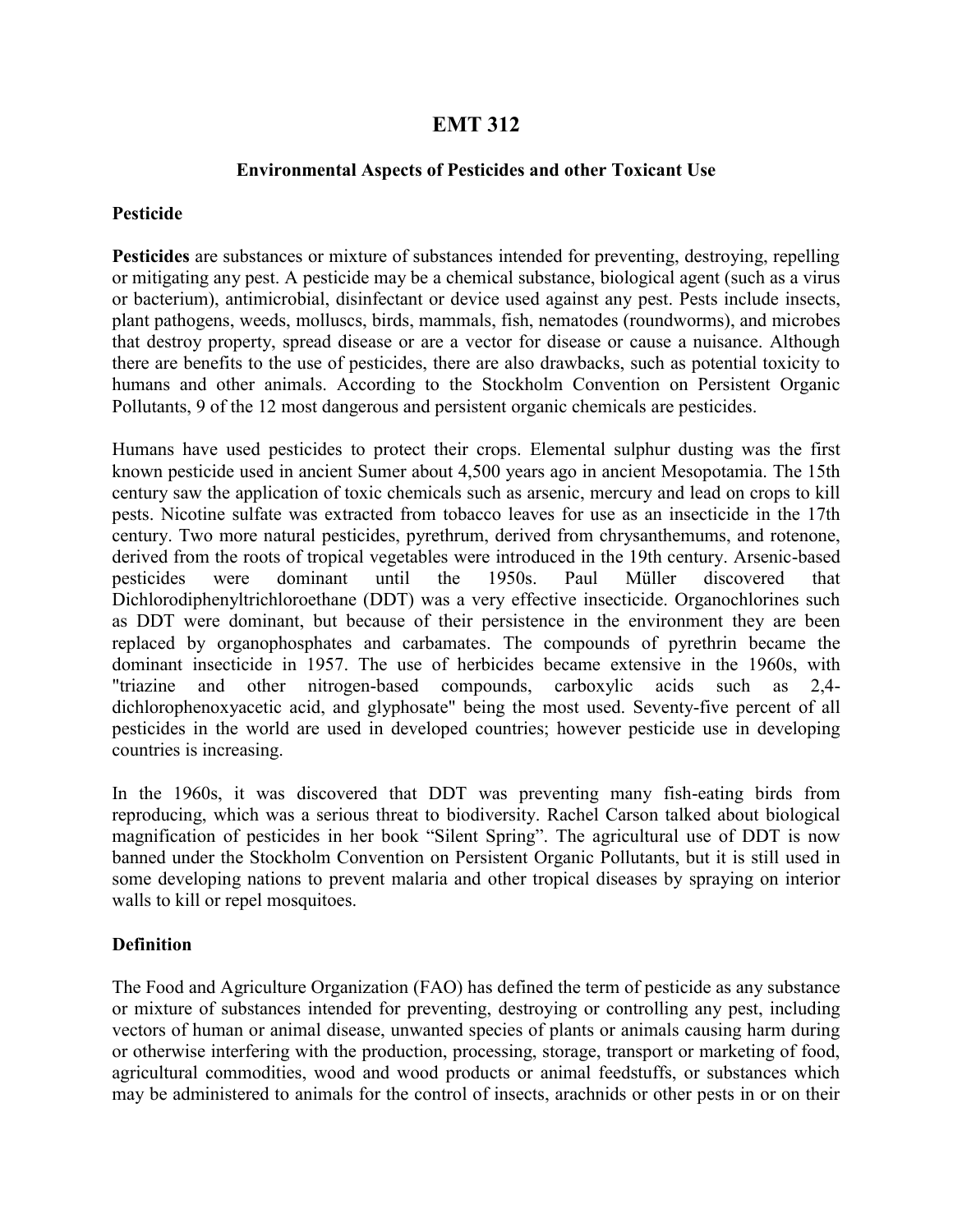bodies. The term includes substances intended for use as a plant growth regulator, defoliant, desiccant or agent for thinning fruit or preventing the premature fall of fruit. Also used as substances applied to crops either before or after harvest to protect the commodity from deterioration during storage and transport.

# **Uses**

Pesticides are used to control organisms considered harmful. For example, they are used to kill [mosquitoes](http://en.wikipedia.org/wiki/Mosquitoes) that can transmit potentially deadly diseases like [west nile virus,](http://en.wikipedia.org/wiki/West_nile_virus) [yellow fever,](http://en.wikipedia.org/wiki/Yellow_fever) and [malaria.](http://en.wikipedia.org/wiki/Malaria) They can also kill [bees,](http://en.wikipedia.org/wiki/Bee) [wasps](http://en.wikipedia.org/wiki/Wasp) or [ants](http://en.wikipedia.org/wiki/Ant) that can cause allergic reactions. Insecticides can protect animals from illnesses that can be caused by [parasites](http://en.wikipedia.org/wiki/Parasitism) such as [fleas.](http://en.wikipedia.org/wiki/Flea) Pesticides can prevent sickness in humans that could be caused by [moldy](http://en.wikipedia.org/wiki/Mold) food or diseased produce. Herbicides can be used to clear roadside weeds, trees and brush. They can also kill invasive [weeds](http://en.wikipedia.org/wiki/Weed) that may cause environmental damage. Herbicides are commonly applied in ponds and lakes to control [algae](http://en.wikipedia.org/wiki/Algae) and plants such as water grasses that can interfere with activities like swimming and fishing and cause the water to look or smell unpleasant. Uncontrolled pests such as termites and mould can damage structures such as houses. Pesticides are used in grocery stores and food storage facilities to manage [rodents](http://en.wikipedia.org/wiki/Rodents) and insects that infest food such as grain. Thus pesticides can save farmers' money by preventing crop losses to insects and other pests

The spraying of DDT on the walls of houses is a method that has been used to fight [malaria](http://en.wikipedia.org/wiki/Malaria) since the 1950s. Recent policy statements by the [World Health Organization](http://en.wikipedia.org/wiki/World_Health_Organization) have given stronger support to this approach. [Dr. Arata Kochi,](http://en.wikipedia.org/wiki/Dr._Arata_Kochi) WHO's malaria chief, said, "One of the best tools we have against malaria is indoor residual house spraying. Of the dozen insecticides WHO has approved as safe for house spraying, the most effective is DDT".

The use of any pesticide carries some associated risk. Proper pesticide use decreases these associated risks to a level deemed acceptable by pesticide regulatory agencies such as the [United](http://en.wikipedia.org/wiki/United_States_Environmental_Protection_Agency)  [States Environmental Protection Agency](http://en.wikipedia.org/wiki/United_States_Environmental_Protection_Agency) (EPA) and the Pest Management Regulatory Agency (PMRA) of Canada. It was estimated that DDT and other chemicals in the organophosphate class of pesticides have saved 7 million human lives since 1945 by preventing the transmission of diseases such as [malaria,](http://en.wikipedia.org/wiki/Malaria) [bubonic plague,](http://en.wikipedia.org/wiki/Bubonic_plague) [sleeping sickness,](http://en.wikipedia.org/wiki/African_trypanosomiasis) and [typhus.](http://en.wikipedia.org/wiki/Typhus) A 2007 study however revealed some negative effect of pesticide use. For example exposure to DDT prior to puberty has linked breast cancer. Poisoning may also occur due to use of DDT and other chlorinated hydrocarbons by entering the human food chain when animal tissues are affected. Symptoms include nervous excitement, tremors, convulsions or death. Also the use of DDT is not always effective, as [resistance to DDT](http://en.wikipedia.org/wiki/Pesticide_resistance) was identified in Africa as early as 1955, and by 1972 nineteen species of mosquito worldwide were resistant to DDT. A study for the [World Health](http://en.wikipedia.org/wiki/World_Health_Organization)  [Organization](http://en.wikipedia.org/wiki/World_Health_Organization) in 2000 from Vietnam established that non-DDT malaria controls were significantly more effective than DDT use. The ecological effect of DDT on organisms is an example of [bioaccumulation.](http://en.wikipedia.org/wiki/Bioaccumulation)

# **Classification of Pesticides**

Pesticides can be classified based on target [organism,](http://en.wikipedia.org/wiki/Organism) chemical structure, and physical state. Pesticides can also be classed as inorganic, synthetic, or [biologicals](http://en.wikipedia.org/wiki/Biological_pesticide) (biopesticides), although the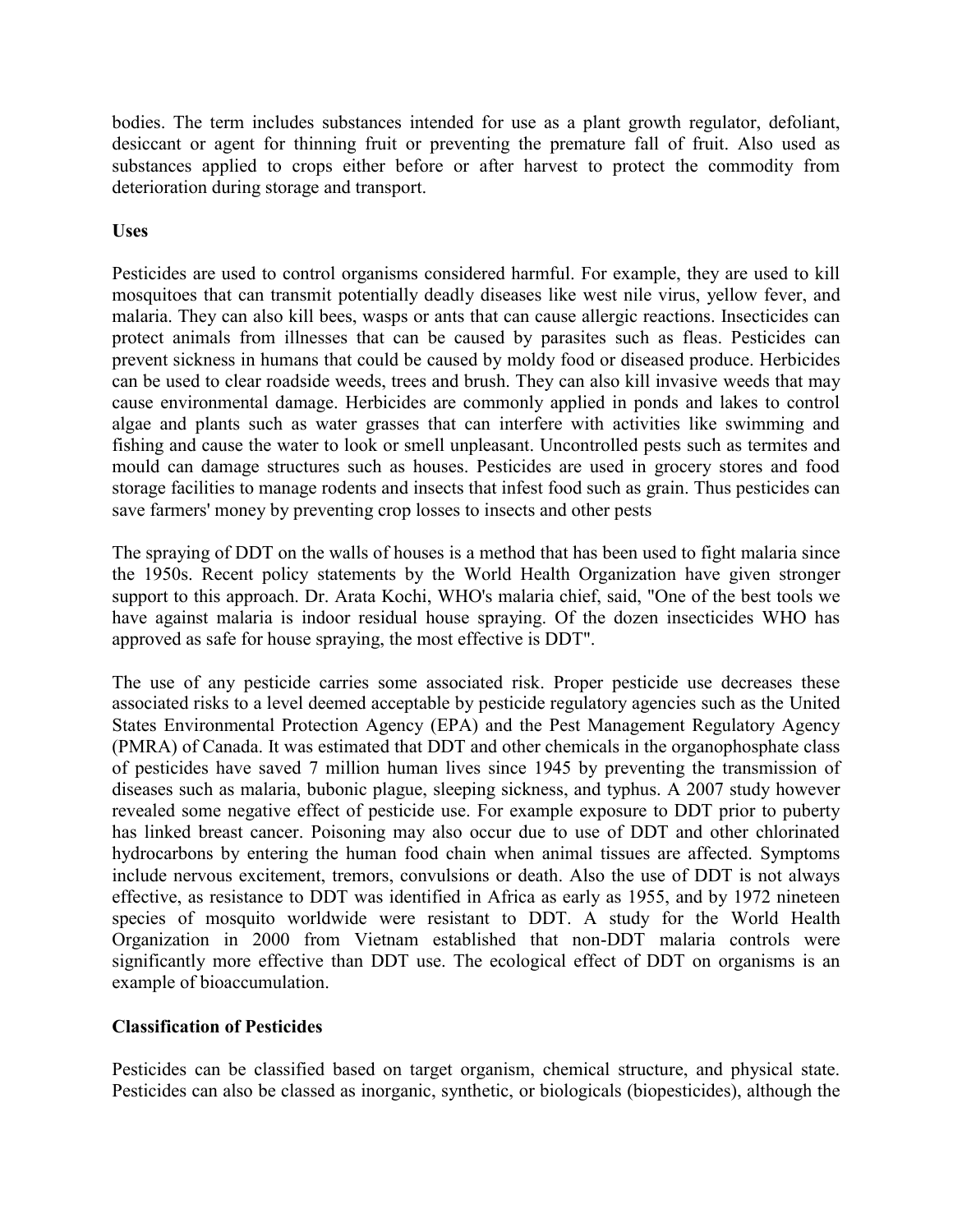distinction may sometimes not be distinct. [Biopesticides](http://en.wikipedia.org/wiki/Biopesticide) include microbial pesticides and biochemical pesticides. Plant-derived pesticides, or "botanicals", have been developing quickly. These include the [pyrethroids,](http://en.wikipedia.org/wiki/Pyrethrum) [rotenoids,](http://en.wikipedia.org/wiki/Rotenone) [nicotinoids,](http://en.wikipedia.org/wiki/Nicotine) and a fourth group that includes [strychnine](http://en.wikipedia.org/wiki/Strychnine) and [scilliroside.](http://en.wikipedia.org/wiki/Scilliroside) Many pesticides can be grouped into chemical families.

Prominent insecticide families include [organochlorines,](http://en.wikipedia.org/wiki/Organochlorine) [organophosphates,](http://en.wikipedia.org/wiki/Organophosphate) and [carbamates.](http://en.wikipedia.org/wiki/Carbamate) [Organochlorine](http://en.wikipedia.org/wiki/Organochlorine) hydrocarbons (e.g. [DDT\)](http://en.wikipedia.org/wiki/DDT) could be separated into dichlorodiphenylethanes, cyclodiene compounds, and other related compounds. Their toxicities vary greatly, but they have been phased out because of their persistence and potential to bioaccumulate.

Pesticides classified based on target organism include algicides or algaecides, avicides, bactericides, fungicides, insecticides, miticides or acaricides, molluscicides, nematicides, rodenticides, virucides. Other subclasses of pesticides include: [herbicides,](http://en.wikipedia.org/wiki/Herbicides) [insecticides,](http://en.wikipedia.org/wiki/Insecticides) [fungicides,](http://en.wikipedia.org/wiki/Fungicides) [rodenticides,](http://en.wikipedia.org/wiki/Rodenticides) [pediculicides,](http://en.wikipedia.org/wiki/Pediculicides) and [biocides.](http://en.wikipedia.org/wiki/Biocides)

Pesticides can be classified based upon their biological mechanism function or application method. Most pesticides work by [poisoning](http://en.wikipedia.org/wiki/Poison) pests. A systemic pesticide moves inside a plant following absorption by the plant. With insecticides and most fungicides, this movement is usually upward (through the [xylem\)](http://en.wikipedia.org/wiki/Xylem) and outward. Increased efficiency may be a result. Systemic insecticides, which poison [pollen](http://en.wikipedia.org/wiki/Pollen) and [nectar](http://en.wikipedia.org/wiki/Nectar) in the [flowers,](http://en.wikipedia.org/wiki/Flower) may kill [bees](http://en.wikipedia.org/wiki/Bees) and other needed [pollinators.](http://en.wikipedia.org/wiki/Pollinator)

The development of a new class of fungicides called paldoxins was announced in 2009. These work by taking advantage of natural defense chemicals released by plants called phytoalexins, which fungi then detoxify using enzymes. The paldoxins inhibit the fungi's detoxification enzymes. They are believed to be safer and greener.

# **Estimate of Pesticide Usage**

Approximately 5.2 billion pounds of pesticides was used worldwide in 2006 and 2008 with herbicides constituting the majority pesticide accounting for about 40%, followed by insecticides and fungicides with totals of 17% and 10% respectively. In the years 2006 and 2007, the U.S. consumed approximately 1.1 billion pounds of pesticides which account for 22% of the world total. In the U.S., conventional pesticides used in the agricultural sector, industry, commercial, governmental and the home & garden sectors, amount to a total of about 857 million pounds, with the agricultural sector accounting for 80% of the total pesticide use. Detailed and accurate measure about pesticide consumption in Nigeria is conflicting, although the Canadian sponsored African Stockpile Programme aimed at eliminating obsolete pesticides has details and provisional estimates. There are more than 1,055 active ingredients registered as pesticides, which are put together to produce over 16,000 pesticide products that are being marketed in the United States.

# **Fumigant pesticides action and systematic activities**

Fumigants pesticides may affect organisms in variety of ways depending on the organism type, physiology and metabolic activities. They may operate by disrupting the sodium/potassium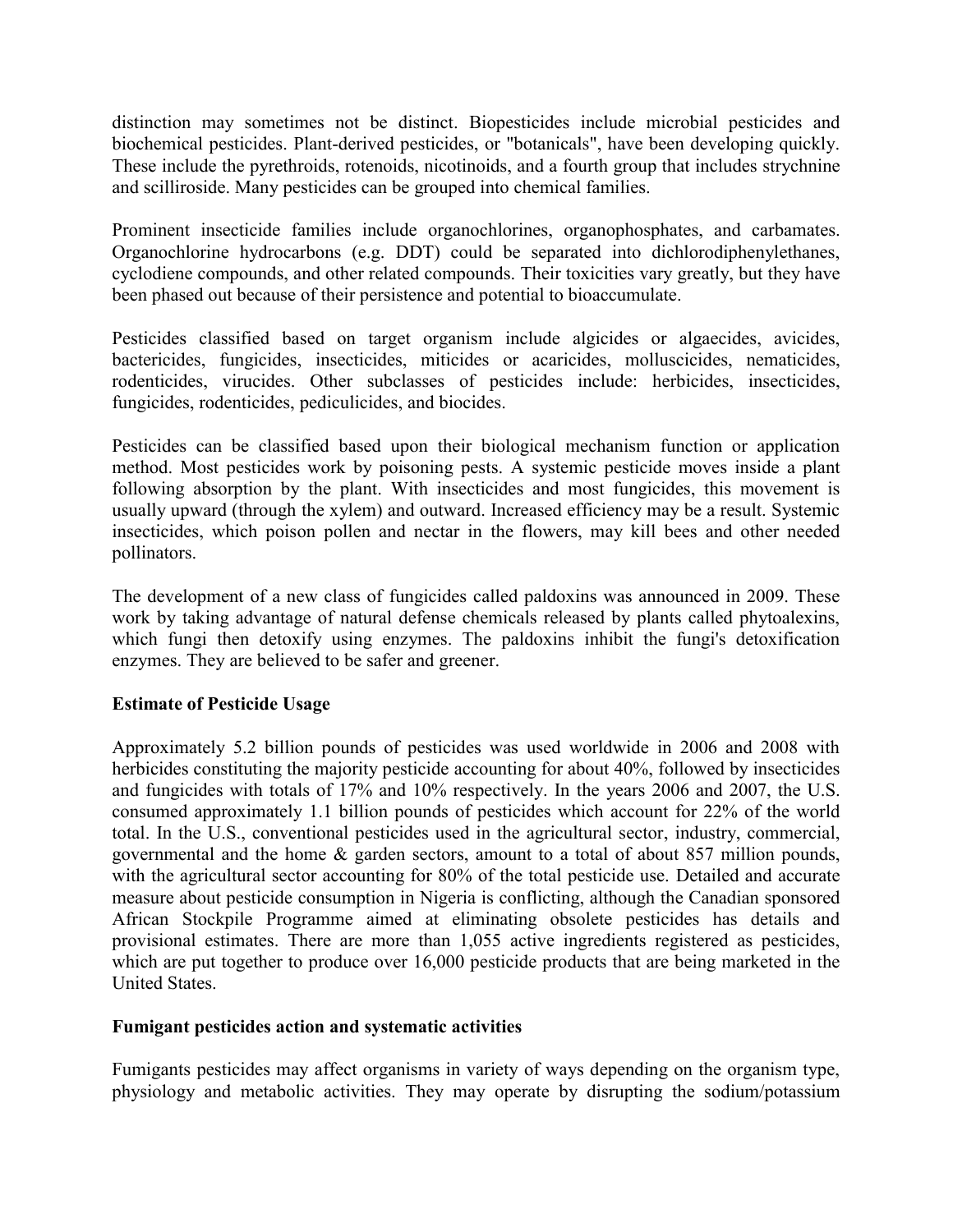balance of the nerve fiber, forcing the nerve to transmit continuously. [Organophosphate](http://en.wikipedia.org/wiki/Organophosphate) and [carbamates](http://en.wikipedia.org/wiki/Carbamate) operate through inhibiting the enzyme [acetylcholinesterase,](http://en.wikipedia.org/wiki/Acetylcholinesterase) allowing [acetylcholine](http://en.wikipedia.org/wiki/Acetylcholine) to transfer nerve impulses indefinitely and causing a variety of symptoms such as weakness or paralysis. Organophosphates are quite toxic to vertebrates, but they have in some cases been replaced by less toxic carbamates. Prominent herbicides include pheoxy and benzoic acid. Phenoxy compounds tend to selectively kill broadleaved weeds rather than grasses. The phenoxy and benzoic acid herbicides function similar to plant growth hormones, and grow cells without normal cell division, crushing the plants nutrient transport system. Triazines interfere with photosynthesis.

The newly developed class of fungicides called paldoxins works by taking advantage of natural defense chemicals released by plants called phytoalexins, which fungi then detoxify using enzymes. Thus paldoxins will inhibit fungi's detoxification enzymes. The mode of systematic action of phytoalexins is believed to be safer and greener.

# **Benefits of Pesticides Use**

There are two levels of benefits for pesticide use, primary and secondary. Primary benefits are direct gains from the use of pesticides and secondary benefits are effects that are more long-term, while the third benefit is that of economic advantages.

# **Primary benefits include:**

1. Controlling pests and plant disease vectors

- Improved crop/livestock yields
- Improved crop/livestock quality
- Invasive species controlled

2. Controlling human/livestock disease vectors and nuisance organisms

- Human lives saved and suffering reduced
- Animal lives saved and suffering reduced
- Diseases contained geographically

# 3. Prevent of control organisms that harm other human activities and structures

- Drivers view unobstructed
- Tree/brush/leaf hazards prevented
- Wooden structures protected

# **Secondary benefits include:**

- 1. Community benefits
	- Farm and agribusiness revenues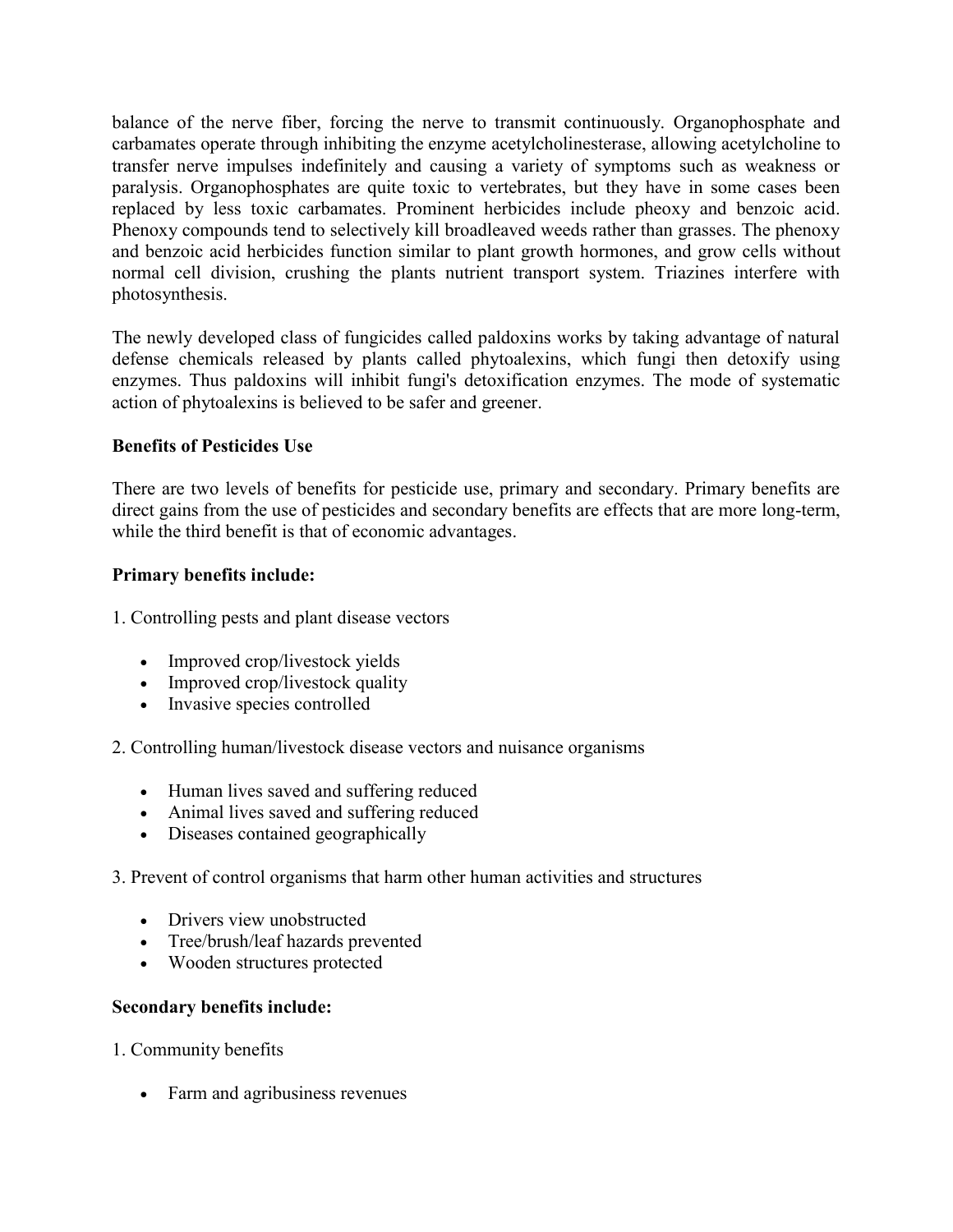- Nutrition and health improved
- Food safety and security
- 2. National benefits
	- Workforce productivity increased
	- Increased export revenues
	- National agriculture economy

## 3. Global benefits

- Assured safe and diverse food supply
- Less greenhouse gas
- Reduced civil unrest

## **The third benefit is that of economic advantage i.e. monetary**

Generally speaking, farmers benefit from having an increase crop yield and from being able to grow a variety of crops throughout the year. Consumers of agricultural products also benefit from being able to afford the vast quantities of produce available year round. The general public also benefits from the use of pesticides for the control of insect-borne diseases and illnesses, such as malaria. The use of pesticides creates a large job market, which provides jobs for all of the people who work within the industry. It was estimated in the US that, for every dollar spent on pesticides to enhance crops yield, about four dollars in crops saved. This means that, for every \$1 spent on pesticides, there is an additional \$4 savings on crop that would have been lost to damage by insects and weeds per year.

### **Environmental and Human Health Impact of Pesticide Use**

The environmental and health impact of pesticide use could be detrimental and difficult to salvage, especially if expressed in humans. Thus there can be an economic implication for damage to the environment and human health, as well as budgetary appropriation for the research and development of new pesticides.

### **Health Impact in Human**

Pesticides may cause acute and delayed health effects in those who are exposed to it. Pesticide exposure can cause a variety of adverse health effects. These effects can range from simple irritation of the skin and eyes to more severe effects such as affecting the nervous system, mimicking hormones causing reproductive problems, and also causing cancer. A 2007 [systematic review](http://en.wikipedia.org/wiki/Systematic_review) found that "most studies on non-Hodgkin lymphoma and leukemia showed positive associations with pesticide exposure" and thus concluded that cosmetic use of pesticides should be decreased. Strong evidence also exists for other negative outcomes from pesticide exposure including neurological, [birth defects,](http://en.wikipedia.org/wiki/Birth_defects) [fetal death,](http://en.wikipedia.org/wiki/Fetal_death) and [neuro-developmental disorder.](http://en.wikipedia.org/wiki/Neurodevelopmental_disorder) The [American Medical Association](http://en.wikipedia.org/wiki/American_Medical_Association) recommends limiting exposure to pesticides and the use of safe alternatives because uncertainty exists regarding the long-term effects of low-dose to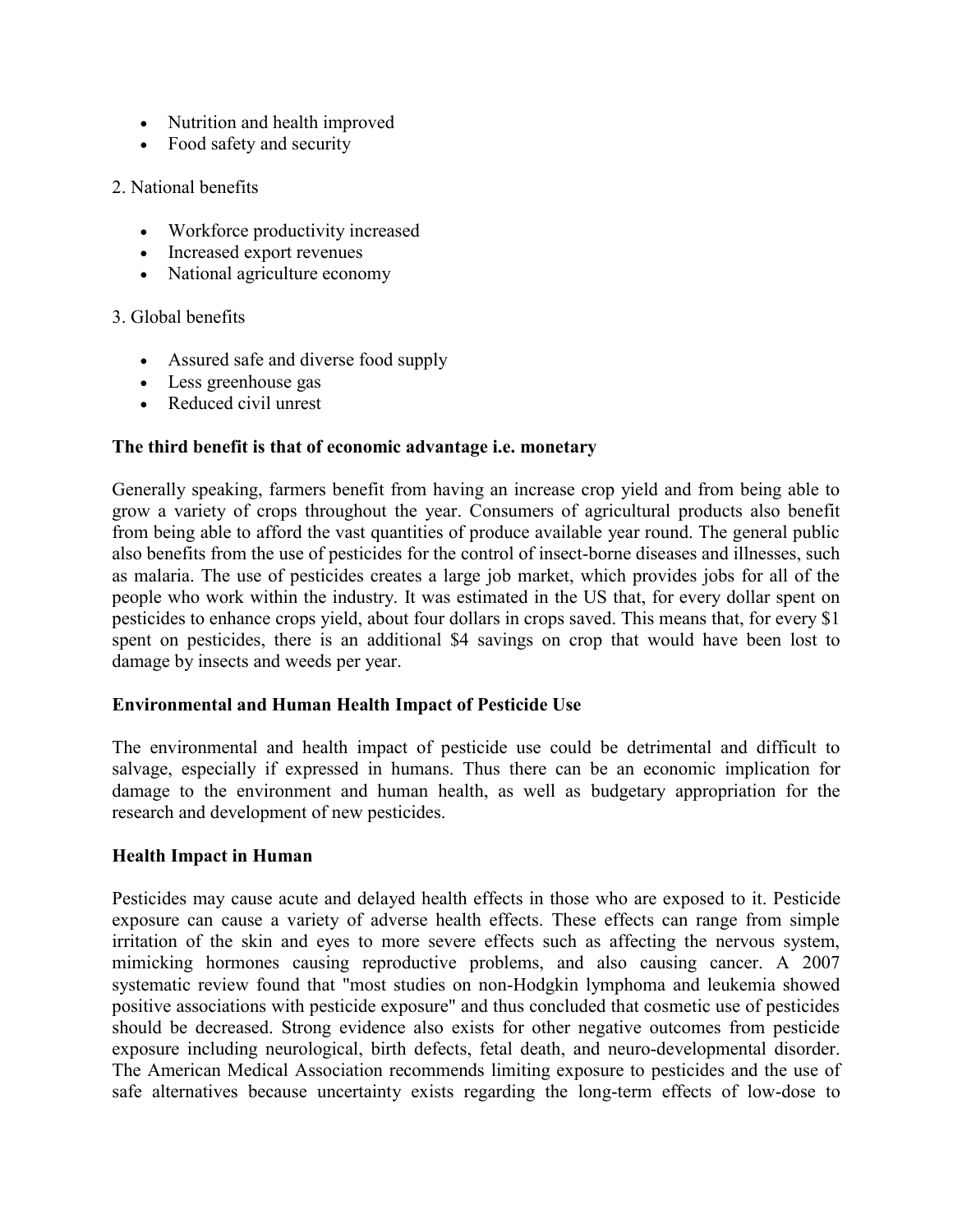pesticide exposures. This is because current surveillance systems are inadequate to characterize potential exposure problems related either to pesticide usage or pesticide-related illnesses. In considering these data gaps, it is prudent to limit pesticide exposures and to use the least toxic chemical pesticide or non-chemical alternative.

The World Health Organization and the [UN Environment Programme](http://en.wikipedia.org/wiki/UN_Environment_Programme) estimate that each year, 3 million workers in agriculture in the developing world experience severe [poisoning from](http://en.wikipedia.org/wiki/Pesticide_poisoning)  [pesticides,](http://en.wikipedia.org/wiki/Pesticide_poisoning) about 18,000 of whom die. According to another study, as many as 25 million workers in developing countries may suffer mild pesticide poisoning yearly. One study report found pesticide self-poisoning as the method of choice in one third cases of suicides worldwide, and recommended among other things, more restrictions on the types of pesticides that are most harmful to humans.

# **Environmental effect**

The use of pesticide raises a number of environmental concerns. Over 98% of sprayed insecticides and 95% of herbicides reach a destination other than their target species, including non-target species, air, water and soil. [Pesticide drift](http://en.wikipedia.org/wiki/Pesticide_drift) occurs when pesticides suspended in the air as particles are carried by wind to other areas, potentially contaminating them. Pesticides are one of the causes of [water pollution,](http://en.wikipedia.org/wiki/Water_pollution) and some pesticides are [persistent organic pollutants](http://en.wikipedia.org/wiki/Persistent_organic_pollutants) and contribute to [soil contamination.](http://en.wikipedia.org/wiki/Soil_contamination)

In addition, pesticide use reduces [biodiversity,](http://en.wikipedia.org/wiki/Biodiversity) reduces [nitrogen fixation,](http://en.wikipedia.org/wiki/Nitrogen_fixation) contributes to [pollinator](http://en.wikipedia.org/wiki/Pollinator_decline)  [decline,](http://en.wikipedia.org/wiki/Pollinator_decline) destroys habitat (especially for birds), and threatens [endangered species.](http://en.wikipedia.org/wiki/Endangered_species) Pests can develop a resistance to the pesticide [\(pesticide resistance\)](http://en.wikipedia.org/wiki/Pesticide_resistance), necessitating a new pesticide. Alternatively a greater dose of the pesticide can be used to counteract the resistance, although this will cause a worsening of the ambient pollution problem. Economic losses are associated with virtually all impacts arising from pesticide use. For instance in the US, the annual economic loss is estimated for various pesticides impacts vis-a-vis public health, pesticide resistance in pest, crop losses caused by pesticides, birds losses due to pesticides, ground water contamination, and other exigencies cost that may arise. Thus the financial implications associated with pesticide impart on environmental and human health may be high.

# **Minimizing Pesticide Impact**

Pesticides have the potential to cause harm to the environment if they are not used safely. The potential for environmental damage can be minimized by following label directions, storing pesticides safely, and using them properly. This helps to keep the environment (soil, groundwater and other compartment) free of contaminants, safeguard livestock and human health, and ensure clean healthy environment. Some of the suggested practices are:

# **Integrated Pest Management**

Integrated pest management (IPM) does not rely solely on chemicals for pest control. Biological control, cultural practices, and timely chemical applications are used to obtain the necessary level of control. Pesticides are the last line of defense and are used only when pest levels are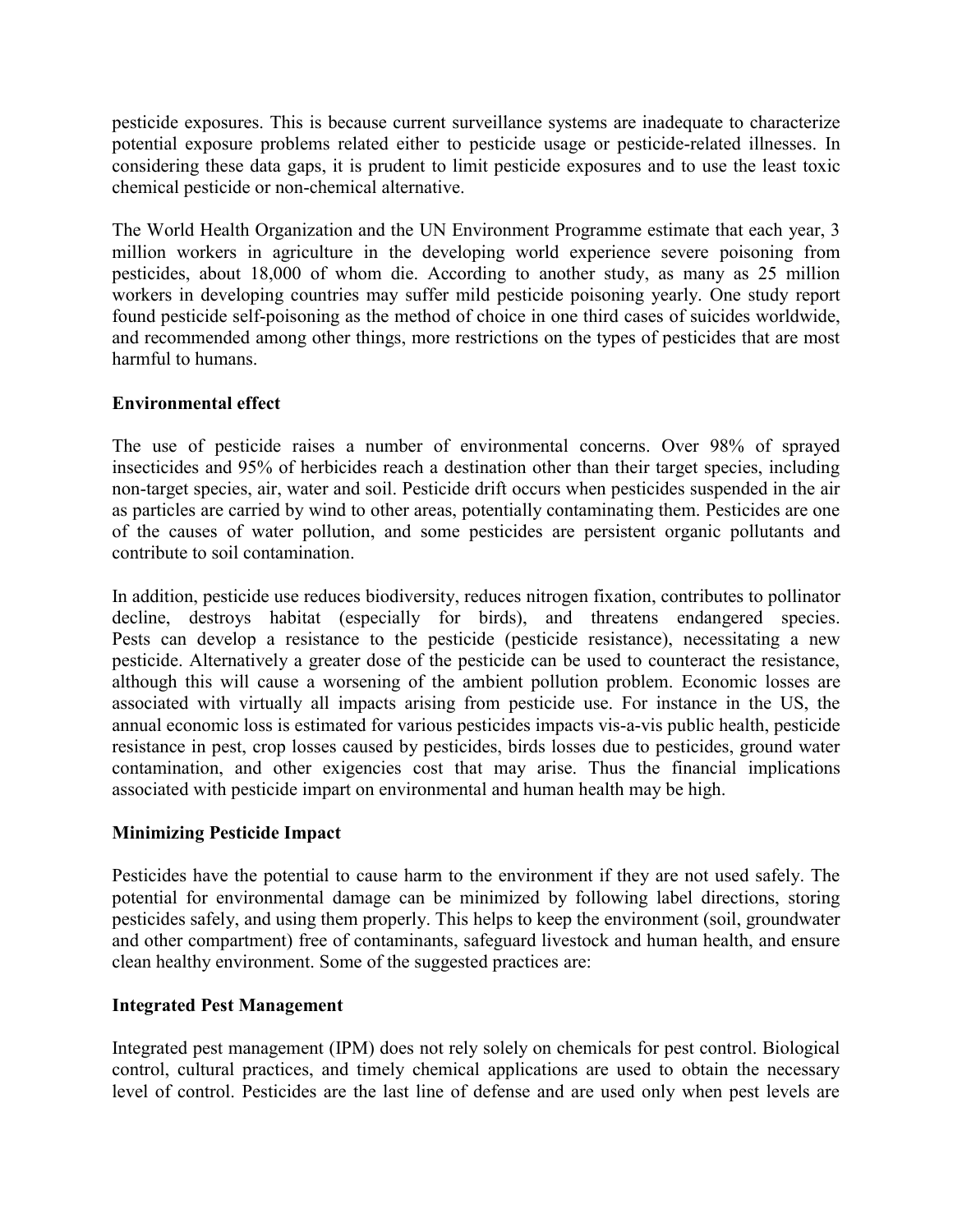causing sufficient damage to offset the expense of the application. IPM also requires the combination of two or more of the following actions: i). Monitor crops regularly to check the levels of pest populations and their damage, ii). Implement the available non-chemical control practices, including mechanical, cultural and biological controls, sanitation, and plant resistance. For example, use crop rotation to manage corn rootworms and cut alfalfa early to manage weevils (cultural controls); select resistant varieties (plant resistance); thoroughly clean combines between fields to reduce weed seed introductions (sanitation); and use cultivation to control weeds (mechanical control), iii). Maximize the benefits of naturally occurring biological controls by using pesticides only when necessary and selecting pesticides which are the least harmful to beneficial. For example, some insecticides and fungicides kill predatory mites, which can cause mite outbreaks.

## **Prevent back-siphoning and spills**

The hose used for filling a spray tank should never be allowed to extend below the level of the water in the tank. All spills should be contained as quickly as possible and handle according to label directions (the Material Safety Data Sheet (MSDS) information is a useful tool in this regards). Anti-siphon devices should be used in the water line; they are inexpensive and effective.

## **Consideration of weather and irrigation plans**

The application of pesticides just before rainfall or irrigation may result in reduced efficacy if the pesticide is washed off the target crop, resulting in the need to reapply the pesticide. Heavy rainfall may also cause pesticide-contaminated runoff at the application site.

### **Pesticide use and storage**

Always read and follow the label directions on the pesticide container. Use pesticides only when economic thresholds are reached and buy only what you need. Use appropriate protective equipment and clothing according to label instructions. Avoid mixing pesticides near wells or other sources of water. Store all pesticides safely, and according to legal requirements.

### **Safe disposal of pesticide and chemical wastes**

Dispose of excess chemical and pesticide containers in accordance with label directions. Triplerinse empty pesticide containers (use this water in the spray tank), punch holes in containers, and dispose of them at approved waste disposal sites.

### **Leave buffer zones around sensitive areas**

Read the pesticide label for guidance on required buffer zones around water, buildings, wetlands, wildlife habitats and other sensitive areas.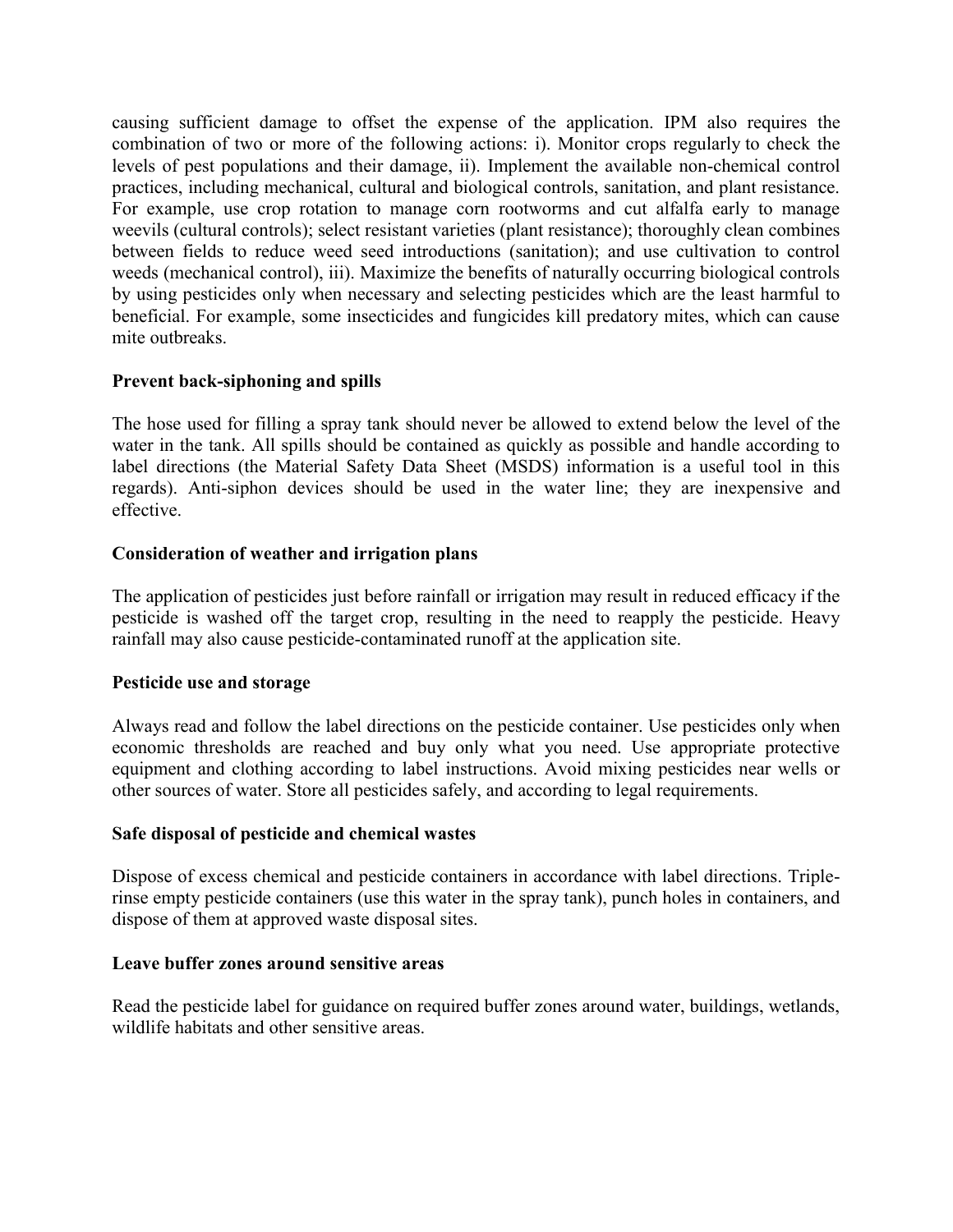### **Reduce off-target drift**

Pesticides should not be applied when wind or temperature favours pesticide drift to off target locations and areas. The selection and use of appropriate spray pressure and nozzle will help to minimize drift.

## **Application equipment**

All pesticides and chemicals application equipment should be maintained and kept in good working order. Regular equipment calibration should also be carried out often.

In summary: practicing Integrated Pest Management (IPM), using pesticides that are labeled for the intended crop and pest, consideration of application site characteristics (soil texture, slope, organic matter), consideration of the location of wells, ponds and other water bodies, accurate measurement, maintenance of application equipment and accurate calibration, mixing and loading carefully, preventing back-siphoning and spills, consideration of the impact of weather and irrigation, safe and secure storage of pesticides, safe disposal of wastes, leaving buffer zones around sensitive areas, and reduction in off-target drift, minimizes environmental impact of pesticides use.

## **Alternatives to Pesticides use**

Alternatives to pesticides are available which include methods of cultivation, use of [biological](http://en.wikipedia.org/wiki/Biological_pest_control)  [pest controls](http://en.wikipedia.org/wiki/Biological_pest_control) (such as pheromones and microbial pesticides), [genetic engineering,](http://en.wikipedia.org/wiki/Genetic_engineering) and methods of interfering with insect breeding. Application of composted yard waste has also been used as a way of controlling pests. These methods are becoming increasingly popular and often are safer than traditional chemical pesticides. In addition, the US EPA is registering reduced-risk conventional pesticides in increasing numbers.

Cultivation practices include [poly-culture](http://en.wikipedia.org/wiki/Polyculture) (growing multiple types of plants), [crop rotation,](http://en.wikipedia.org/wiki/Crop_rotation) planting crops in areas where the pests that damage them do not live, timing planting according to when pests will be least problematic, and use of [trap crops](http://en.wikipedia.org/wiki/Trap_crop) that attract pests away from the real crop. In the U.S., farmers have had success controlling insects by spraying with hot water at a cost that is about the same as pesticide spraying.

Release of other organisms that fight the pest is another example of an alternative to pesticide use. These organisms can include natural [predators](http://en.wikipedia.org/wiki/Predator) or [parasites](http://en.wikipedia.org/wiki/Parasite) of the pests. [Biological pesticides](http://en.wikipedia.org/wiki/Biological_pesticides) based on [entomopathogenic fungi,](http://en.wikipedia.org/wiki/Entomopathogenic_fungi) [bacteria](http://en.wikipedia.org/wiki/Bacteria) and [viruses](http://en.wikipedia.org/wiki/Virus) cause disease in the pest species can also be used.

Interfering with insects' reproduction can be accomplished by [sterilizing males](http://en.wikipedia.org/wiki/Sterile_insect_technique) of the target species and releasing them, so that they [mate](http://en.wikipedia.org/wiki/Mating) with females but do not produce offspring. This technique was first used on the [screwworm fly](http://en.wikipedia.org/wiki/Cochliomyia_hominivorax) in 1958 and has since been used with the [medfly,](http://en.wikipedia.org/wiki/Medfly) the [tsetse fly,](http://en.wikipedia.org/wiki/Tsetse_fly) and the [gypsy moth.](http://en.wikipedia.org/wiki/Gypsy_moth) However, this can be a costly, time consuming approach that only works on some types of insects.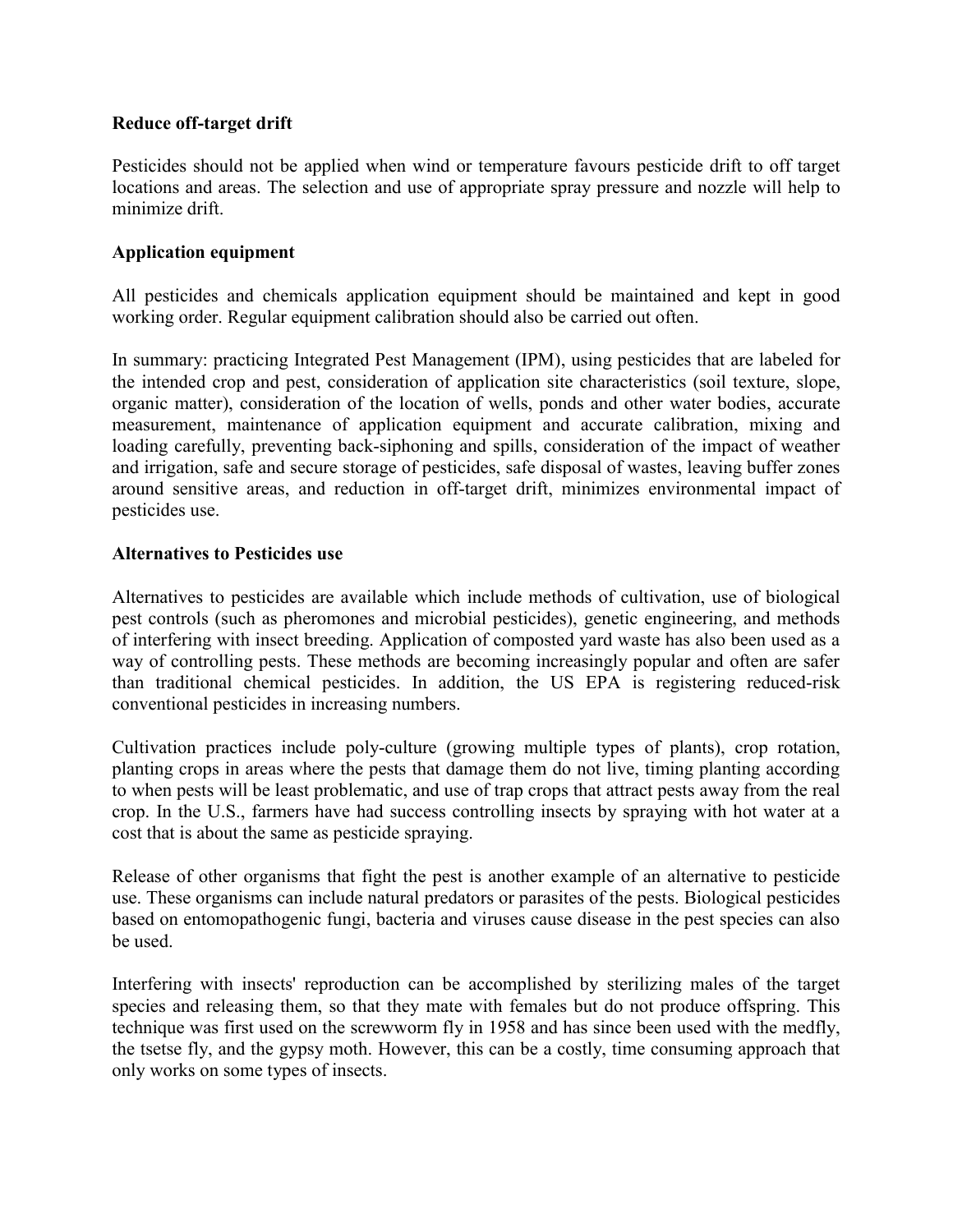Another alternative to pesticides is the thermal treatment of soil through steam. [Soil steaming](http://en.wikipedia.org/wiki/Soil_steam_sterilization) kills pest and increases soil health.

## **Push pull strategy**

The term "push-pull" was established in 1987 as an approach for [integrated pest management](http://en.wikipedia.org/wiki/Integrated_pest_management) (IPM). This strategy uses a mixture of behavior-modifying stimuli to manipulate the distribution and abundance of insects. "Push" means the insects are repelled or deterred away from whatever resource that is being protected. "Pull" means that certain stimuli (semiochemical stimuli, pheromones, food additives, visual stimuli, genetically altered plants, etc.) are used to attract pests to trap crops where they will be killed. There are numerous different components involved in order to implement a Push-Pull Strategy in IPM.

Many case studies testing the effectiveness of the push-pull approach have been done across the world. The most successful push-pull strategy was developed in Africa for subsistence farming. Another successful case study was performed on the control of *Helicoverpa* in cotton crops in Australia. In Europe, the Middle East, and the United States, push-pull strategies were successfully used in the controlling of *Sitona lineatus* in bean fields. Plus many more cases where this strategy was more beneficial than simply using pesticides on their crops.

Some advantages of using the push-pull method are less use of chemical or biological materials and better protection against insect habituation to this control method. Some disadvantages of the push-pull strategy is that, if there is a lack of appropriate knowledge of behavioral and chemical ecology of the host-pest interactions then this method becomes unreliable. Furthermore, because the push-pull method is not a very popular method of IPM operational and registration costs are higher.

# **Effectiveness**

Evidence showed that alternatives to pesticides can be equally effective as the use of chemicals. In [Sweden](http://en.wikipedia.org/wiki/Sweden) for example, pesticides use has been halved with hardly any reduction in crops yield. Indonesia farmers have reduced pesticide use on rice fields by 65% and experienced a 15% crop increase. In northern Florida, a study of [Maize](http://en.wikipedia.org/wiki/Maize) yields found that the application of composted yard waste with high [carbon to nitrogen ratio](http://en.wikipedia.org/wiki/Carbon_to_nitrogen_ratio) to agricultural fields was highly effective at reducing the population of plant-parasitic [nematodes](http://en.wikipedia.org/wiki/Nematodes) and increasing crop yield, with yield increases ranging from 10% to 212%; the observed effects were long-term, often not appearing until the third season of the study.

Pesticide resistance is however increasing. In the 1940s, U.S. farmers lost only 7% of their crops to pests. Since the 1980s, loss has increased to 13%, even though more pesticides are being used. Between 500 and 1,000 insect and weed species have developed pesticide resistance since 1945.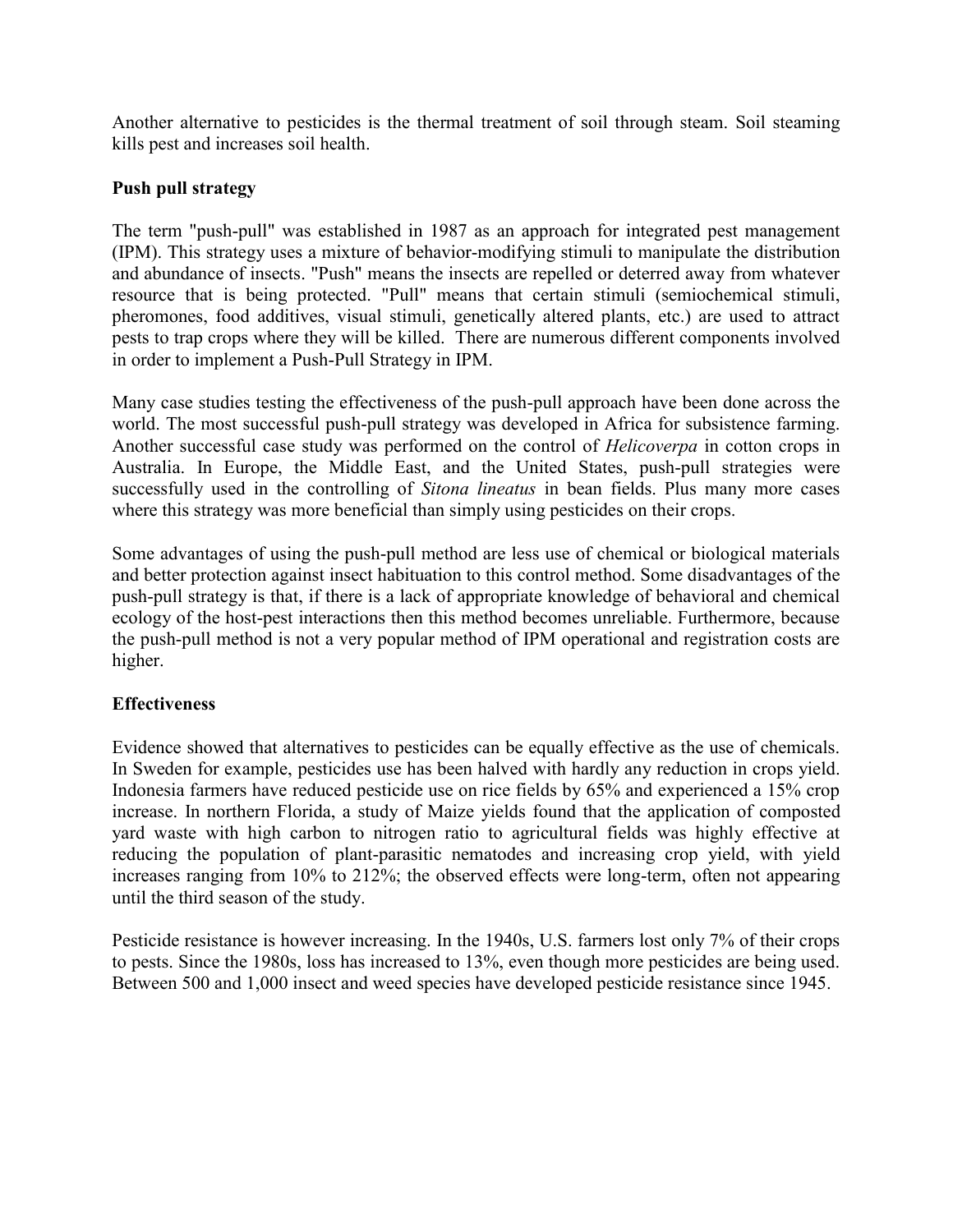## **Environmental Fate of Pesticides**

The characteristics of pesticides are important factors in determining the fate of the chemicals in the environment. These characteristics include: pesticide solubility in water (water solubility), tendency to adsorb to the soil (soil adsorption), and pesticide persistence in the environment (half-life). Pesticides with high water solubility, low tendency to adsorb to soil particles and long persistence or half-life have the highest potential to move into water. These three factors, soil adsorption, water solubility, and persistence are used to determine pesticides behavior and their potential to leach or move with surface runoff after application. It is the interaction of these factors and their interaction with the particular soil type and environmental conditions that determines pesticide behavior in the field.

The fate of pesticide in the environment is dependent on the type, amount released and its persistence. Thus, when pesticides are released into the environment many things happen to it. Sometimes what happens is beneficial. For example, the leaching of some herbicides into the root zone can give you better weed control. The release of pesticides into the environment can be harmful, because not all the applied chemical reaches the target site. For example, runoff can move herbicides away from target weeds thereby wasting chemicals, and resulting in reduced weed control. This may facilitate more chance of damaging other plants and polluting soil and water. Or some of the pesticide may drift downwind and outside of the intended application site.

Many processes affect what happens to pesticides in the environment. These processes include adsorption, transfer, breakdown and degradation. Transfer includes processes that move the pesticide away from the target site. These include volatilization, spray drift, runoff, leaching, absorption and crop removal, illustrated in the diagram below



**Movement and Absorption of Pesticides in soil: Soil Transfer Processes**

**Adsorption and Desorption:** Movement of pesticides in soil is largely controlled by adsorption and desorption mechanism. Adsorption is the binding of pesticides to soil particles, while **desorption** is the release of pesticides from soil particles. The amount a pesticide is adsorbed to or /desorbed from the soil varies with the type of pesticide, soil, moisture, soil pH, and soil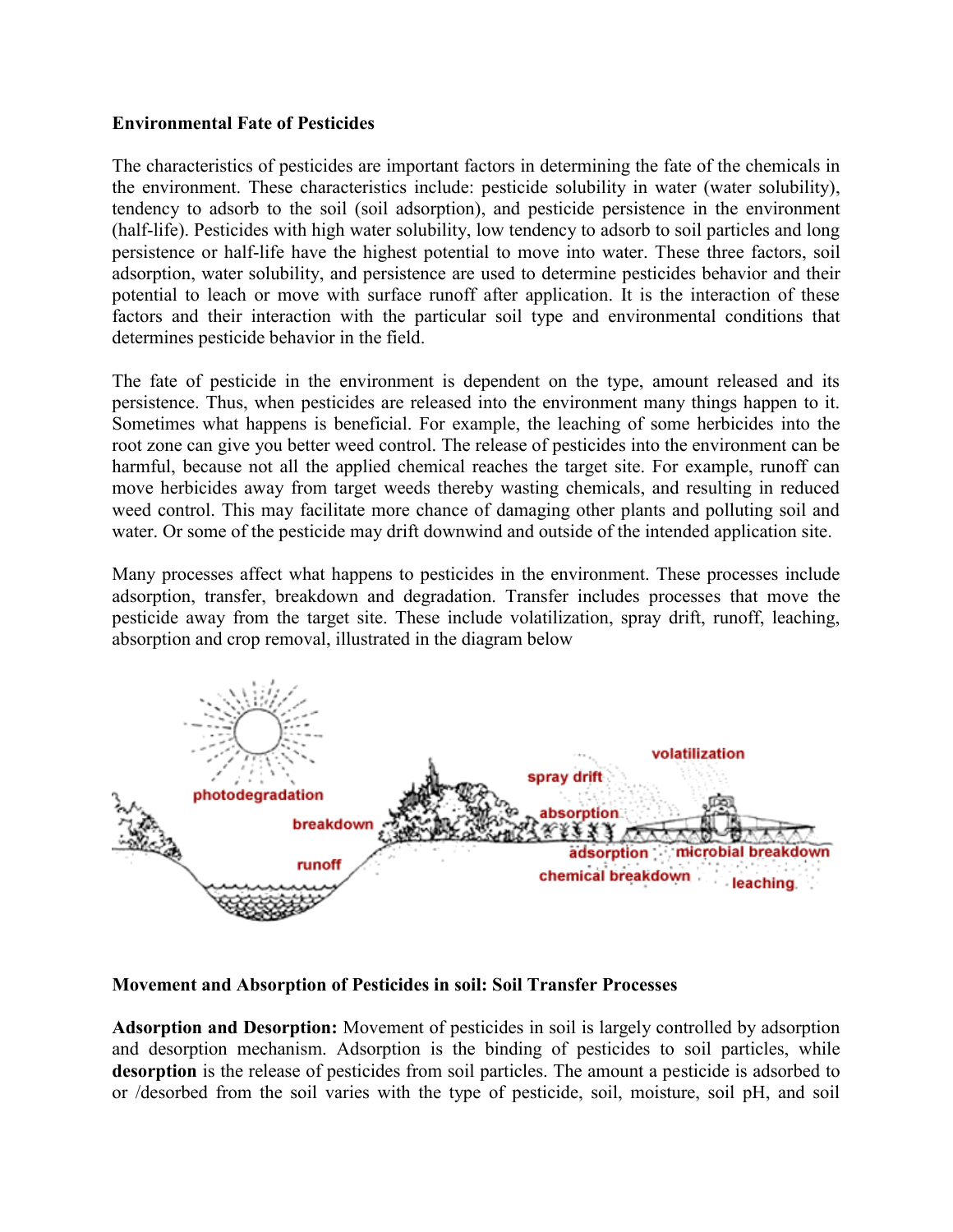texture. Pesticides are strongly adsorbed to soils that are high in clay or organic matter. They are not as strongly adsorbed to sandy soils. Soil characteristics are important to pesticide movement. Clay soils have a high capacity to adsorb many chemicals including pesticides and soil nutrients. Sandy soils have a much lower capacity to adsorb pesticides. Organic matter in the soil also can adsorb pesticides. Soil structure influences the movement of water and pesticides. Coarse textured sandy soils with large air spaces allow more rapid movement of water than fine textured or compacted soils with fewer air spaces. Other characteristics of the site, such as depth to groundwater, or distance to surface water, are important. Finally, the pattern of water falling on the soil through irrigation or rainfall is significant. Small volumes of water at infrequent intervals are less likely to move pesticides than large volumes of water at more frequent intervals.

Most soil-bound pesticides are less likely to give off vapours or leach through the soil. They are also less easily taken up by plants. For this reason you may require the higher rate listed on the pesticide label for soils high in clay or organic matter.

**Runoff:** This is the movement of pesticides in water over a sloping surface. The pesticides are either mixed in the water or bound to eroding soil. Runoff can also occur when water is added to a field faster than it can be absorbed into the soil. Pesticides may move with runoff as compounds dissolved in the water or attached to soil particles. The amount of pesticide runoff depends on: land topography (slope), texture of the soil, soil moisture content, amount and timing of a rain-event (irrigation or rainfall) and the type of pesticide used

Runoff from areas treated with pesticides can pollute streams, ponds, lakes, and wells. Pesticide residues in surface water can harm plants and animals and contaminate groundwater. Water contamination can affect livestock and crops downstream. Pesticide runoff can be reduced by using minimum tillage techniques to reduce soil erosion, grading surface to reduce slopes, diking to contain runoff, leaving border vegetation and plant cover to contain runoff

Pesticide losses from runoff are greatest when it rains heavily right after you spray. Reduce the chances of runoff by watching the weather forecast. If heavy rain is expected, delay spraying may minimize runoff. If farm is to be irrigated, it should be irrigate according to instructions.

Similar factors influence pesticide movement in surface runoff, except that pesticides with low water solubility may move with surface runoff if they are strongly adsorbed to soil particles and have some degree of persistence.

Leaching: This is the movement of pesticides in water through the soil. Leaching occurs downward, upward, or sideways. The factors influencing whether pesticides will be leached into groundwater include characteristics of the soil and pesticide, and their interaction with water from a rain-event such as irrigation or rainfall. Leaching of pesticide depends on pesticide solubility in water, soil textural class especially if the soil is sandy, rainfall or soil wetting/spraying and if the pesticide is not strongly adsorbed to the soil. Leaching can lead to groundwater contamination if pesticides leach from treated fields, mixing sites, washing sites, or waste disposal areas is washed down into groundwater.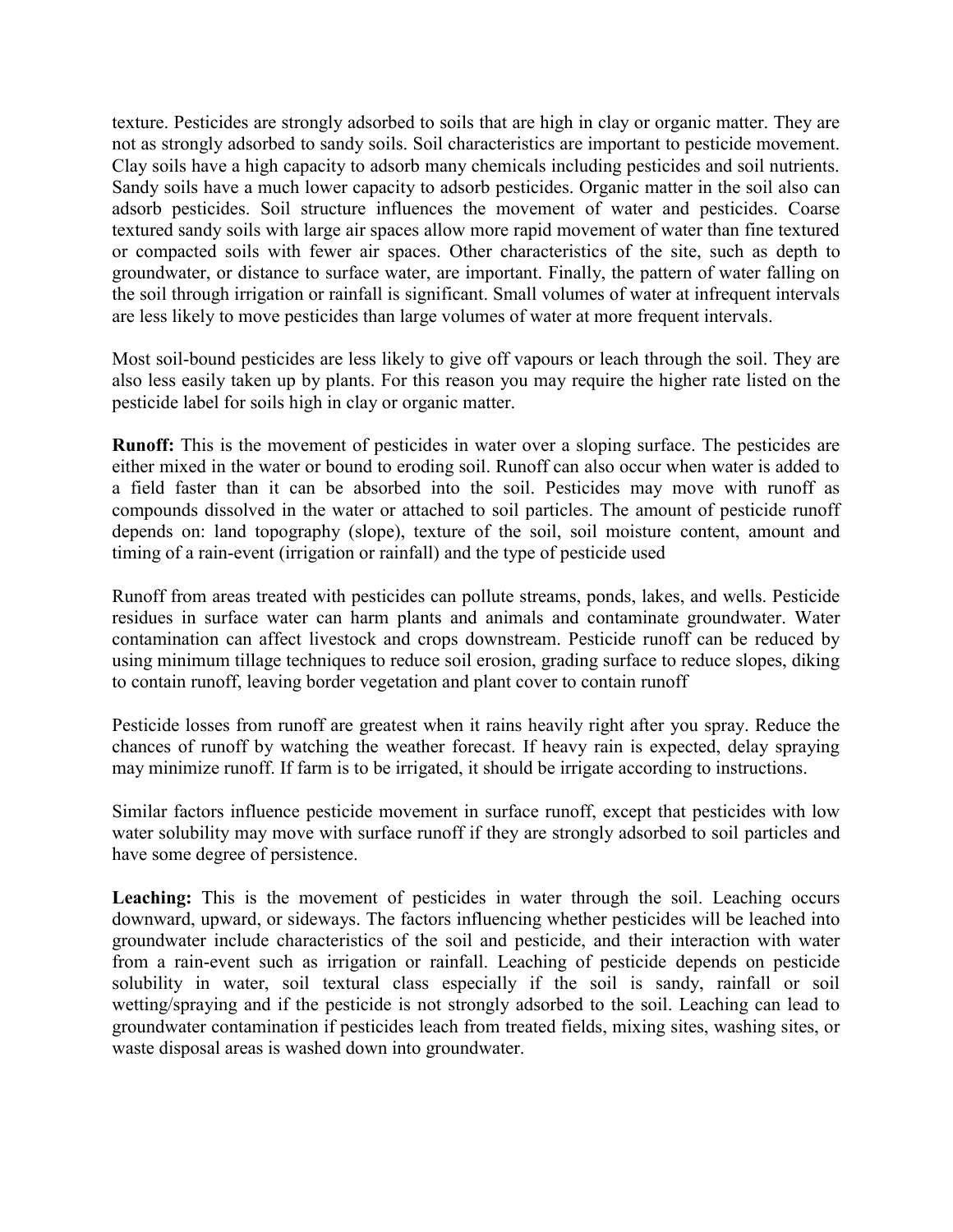**Volatilization:** This is the process of solids or liquids converting into a gas, thus moving away from the initial application site. This movement is called vapour drift. Vapour drift from some herbicides can damage nearby crops. Pesticides volatilize most readily from sandy and wet soils. Hot, dry, or windy weather and small spray drops increase volatilization. Where recommended, incorporating the pesticide into the soil can help reduce volatilization.

**Spray Drift:** This is the airborne movement of spray droplets away from a treatment site during application. Spray drift is affected by spray droplet size - the smaller the droplets, the more likely they will drift; wind speed - the stronger the wind, the more pesticide spray will drift; and distance between nozzle and target plant or ground - the greater the distance, the more the wind can affect the spray

Drift can damage nearby sensitive crops or can contaminate crops ready to harvest. Drift may also be a hazard to people, domestic animals, or pollinating insects. Drift can contaminate water in ponds, streams, and ditches and harm fish or other aquatic plants and animals. Excessive drift also reduces the pesticide applied to the target and can reduce the effectiveness of a treatment.

**Absorption** is the uptake of pesticides and other chemicals into plants or microorganisms. Most pesticides break down once they are absorbed. Pesticide residues may be broken down or remain inside the plant or animal and be released back into the environment when the animal dies or as the plant decays. Some pesticides stay in the soil long enough to be absorbed by plants grown in a field years later. They may damage or leave residues in future crops.

**Crop Removal** through harvest or grazing may remove pesticide residues.

# **Pesticide Degradation or Breakdown Processes**

Pesticides reaching the soil have direct effect on soil microbiological aspects, which in turn influence plant growth. Some of the most important effects caused by pesticides are: alterations in ecological balance of the soil microflora; changes in the soil microflora; adverse effect on soil fertility and crop productivity; inhibition of nitrogen fixing soil microorganisms such as *Rhizobium, Azotobacter, Azospirillum* etc. and cellulolytic and phosphate solubilizing microorganisms; suppression of nitrifying bacteria, *Nitrosomonas* and *Nitrobacter* by soil fumigants ethylene bromide, Telone, and vapam; alterations in nitrogen balance of the soil; interference with ammonification in soil; adverse effect on mycorrhizal symbioses in plants and nodulation in legumes; and alterations in the rhizosphere microflora, both quantitatively and qualitatively.

Pesticide degradation is the breaking down of toxic pesticides after application into a nontoxic compounds and, in some cases, down to the original elements from which they were derived. They are broken down by microbes, chemical reactions, and light or photo-degradation. The most common type of degradation is carried out in the soil by microorganisms, especially the fungi and bacteria. This process can occur within hours or days to years, depending on environmental conditions and the chemical characteristics of the pesticide. Pesticides which are rapidly degraded are called non-persistent while those which resist degradation are termed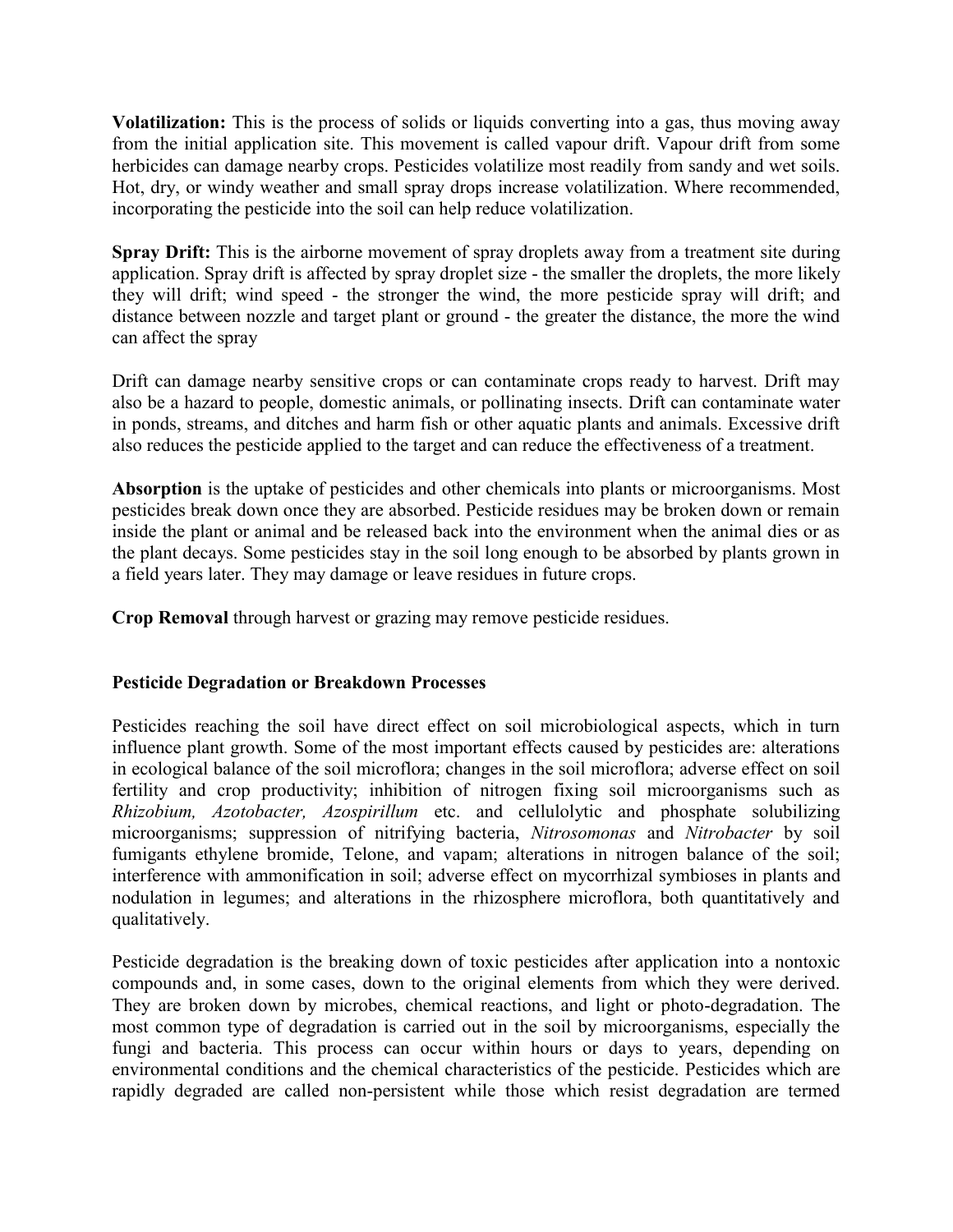persistent. Pesticides that break down quickly generally do not persist in the environment or on the crop. However pesticides that break down too rapidly may only provide short-term control.

**Microbial degradation** is the breakdown of pesticides by fungi, bacteria, and other microorganisms that use pesticides as a food source. Most microbial degradation of pesticides occurs in the soil. Soil conditions such as moisture, temperature, aeration, pH, and the amount of organic matter affect the rate of microbial degradation because of their direct influence on microbial growth and activity. The frequency of pesticide applications can also influence microbial degradation. Rapid microbial degradation is more likely when the same pesticide is used repeatedly in a field. Repeated applications can actually stimulate the buildup of organisms effective in degrading the chemical. As the population of these organisms increases, degradation accelerates and the amount of pesticide available to control the pest is reduced. Microbial breakdown tends to increase when: temperatures are warm, soil pH is favourable, soil moisture and oxygen are adequate and soil fertility is good. Microbial degradation of pesticides can however be achieved via enzymes and non enzyme catalysis.

## **Enzymatic and Non-enzymatic degradation and conversion of pesticides**

### **Enzymatic Decontamination**

An appropriate mixture of enzymes and other natural products offers considerable advantages over other decontaminants. The enzymes being catalytic are highly efficient and can detoxify many times their own weight of agent in seconds or minutes. Since their first discovery during World War II, a variety of enzymes with activity against nerve agents and numerous organophosphorus pesticides has been identified. Some of the primary enzymes currently under investigation and intended for use are:

### **Organophosphorus Hydrolase**

Organophosphorus Hydrolase (OPH) is a known Nerve Agent Detoxifying Enzymes which enhances activity of the Bacteria *Pseudomonas diminuta* in degradation process. OPH is an enzyme found in a number of bacterial isolates that has optimal activity against a variety of organophosphorus pesticides (originally called parathion hydrolase) in addition to its activity against nerve agents. The gene for this enzyme has been cloned, sequenced, and expressed in a number of prokaryotic and eucaryotic host organisms. The three-dimensional crystal structure of OPH also has been determined revealing that the native enzyme is a homodimer and contains two  $\text{Zn}^{2+}$  ions per sub-unit. The Co<sup>2+</sup> substituted enzyme has greater activity on nerve agents and substrates with P-F and P-S bonds.

### **Organophosphorus Acid Anhydrolase**

Organophosphorus Acid Anhydrolase (OPAA) is another Nerve Agent Detoxifying Enzymes which enhances activity of the Bacteria *Alteromonas* sp. in degradation of hosphorus base pesticides. OPAA was originally identified in the obligate halophilic bacterium *Alteromonas* sp. that was isolated from Grantsville Warm Springs in Utah. Unlike OPH, OPAA has very little activity against pesticides. The OPAA gene has been cloned, sequenced, and expressed at very high levels in *Escherichia coli* (up to 50% of cell protein). The enzyme can be freeze-dried and survive for many years at room temperature with no loss of activity. From the amino acid sequence of OPAA and functional studies on a variety of dipeptides, it was identified as an X-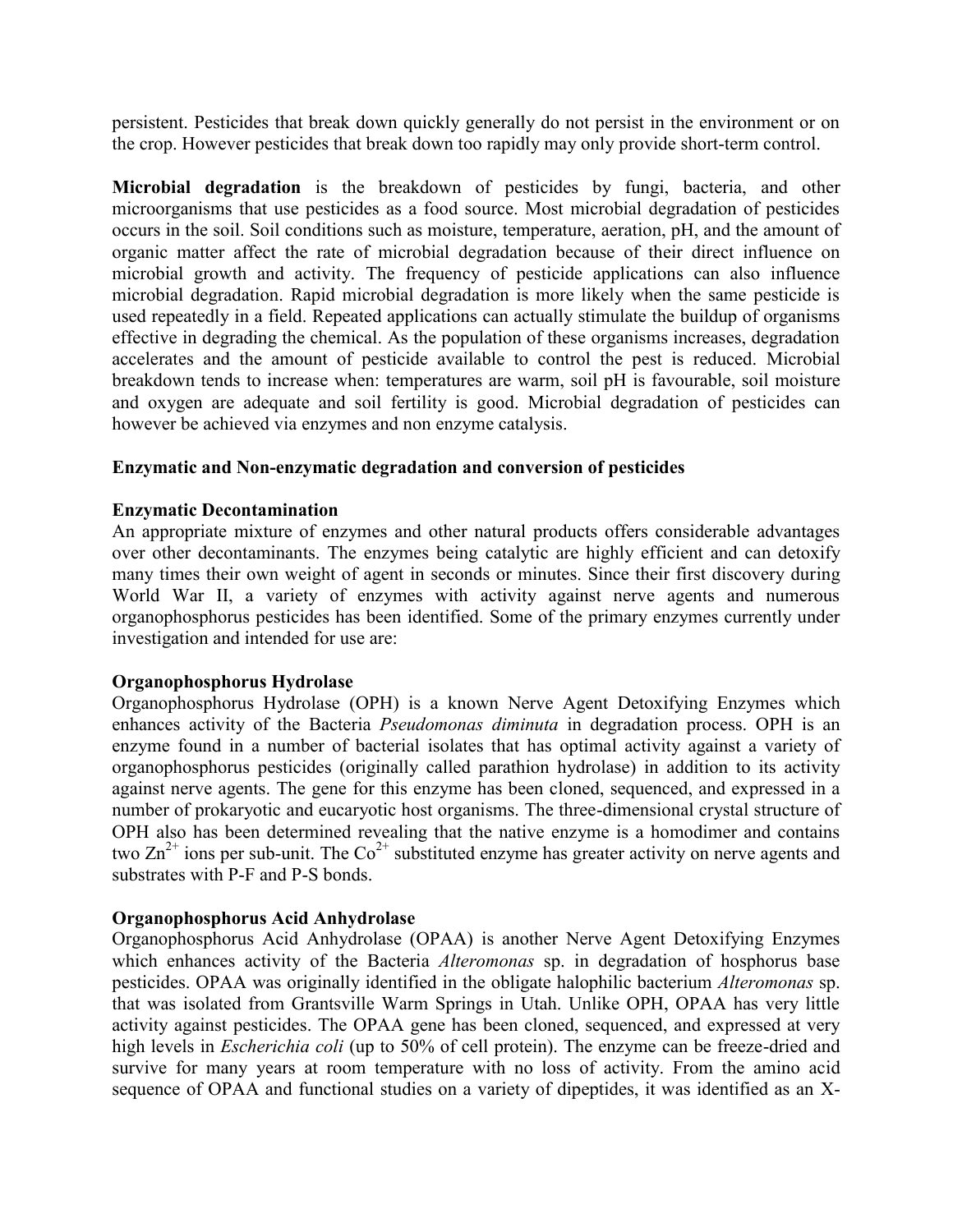Pro dipeptidase (or prolidase) having nothing at all to do with phosphorus metabolism. Through serendipity, it is ideally positioned for hydrolytic attack on the phosphorus atom. This class of enzymes can be found throughout nature in organisms as primitive and diverse as Archea and bacteria all the way up to humans.

The gene for squid enzyme Diisopropylfluorophosphatase (DFPase) also a Nerve Agent Detoxifying Enzymes which aid the microbe *Loligo vulgaris* has been cloned, sequenced, and expressed in both *E. coli* and the yeast *Pichia pastoris*. The squid-type DFPase has only been found in cephalopods, requires  $Ca^{2+}$  for activity and stability, and hydrolyzes DFP five times faster than soman. Its chemical and biological properties are completely different from those of all other types of DFPases as well as OPH and OPAA.

## **Phenoloxidases** (peroxidases and laccases)

Phenoloxidases are produced by microbial activity in biobeds with straw-degrading fungi being the driving force. Here the straw is the main substrate for pesticide degradation and microbial activity, especially from lignin-degrading fungi such as white rot fungi, which produce phenoloxidases (peroxidases and laccases). The broad specificity of these enzymes makes them suitable for degradation of mixtures of pesticides.

The degradation of individual pesticides by white rot fungi/peroxidases has been demonstrated in several studies. Moreover in laboratory scale biobeds, the dissipation of most of the pesticides in a mixture is correlated with phenoloxidase activity and/or basal respiration and both activities are correlated to the levels of straw. Therefore, a high amount of straw in the biomixture is recommended, although in practice not more than 50 vol-% due to the requirement to achieve a homogeneous mixture.

The lignin-degrading system of many white rot fungi is nitrogen-regulated. At low nitrogen levels the fungi activate the production of phenoloxidases, while higher nitrogen levels can enhance growth but inhibit the production of enzymes. Therefore, addition of nitrogen to biomixtures is not recommended.

### **Esterases**

The esterases involved are somewhat characterized, but relatively little is known about which ones modify xenobiotics. Many of these enzymes are non-specific and reside in cuticles and cell walls. Herbicides applied as esters are fairly lipophilic and mobile in the cuticle; however, deesterification is required prior to entry of the [herbicide](javascript:void(0);) (now an acid) into the phloem via ion trapping. De-esterification will also increase or maintain the concentration gradient because the ester is converted into an acid and therefore, the gradient is steeper for entry of additional ester. De-esterification can be viewed as a form of bioactivation because the herbicide will not be translocated as readily in the ester form. In some cases, the de-esterified form of the herbicide is more toxic as well (i.e. fenoxyprop is more toxic to grassy weeds than fenoxyprop-ethyl).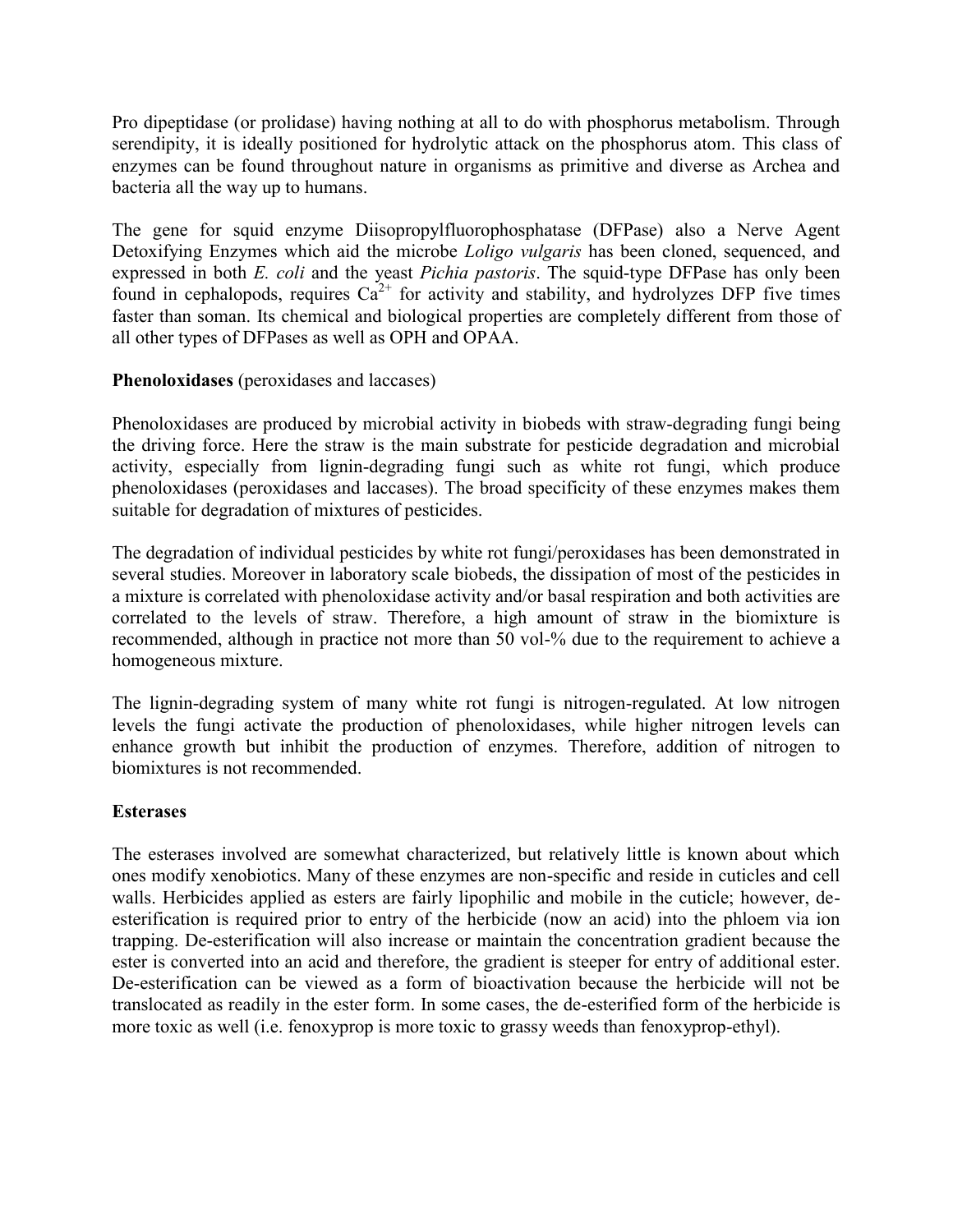### **Degradation of pesticides by actinomycetes**

Actinomycetes have considerable potential for the biotransformation and biodegradation of pesticides. Members of this group of Gram-positive bacteria have been found to degrade pesticides with widely different chemical structures, including organochlorines, s-triazines, triazinones, carbamates, organophosphates, organophosphonates, acetanilides, and sulfonylureas. A limited number of these xenobiotic pesticides can be mineralized by single isolates, but often consortia of bacteria are required for complete degradation. Cometabolism of pesticides is frequently observed within this group of bacteria. When compared with pesticide degradation by Gram-negative bacteria, much less information about molecular mechanisms involved in biotransformations of pesticides by actinomycetes is available. Progress in this area has been seriously hampered by a lack of suitable molecular genetic tools for most representatives of this major group of soil bacteria. Overcoming this constraint would enable a better exploitation of the biodegradation and biotransformation abilities of actinomycetes for applications such as bioremediation and construction of transgenic herbicide-resistant crops.

# **Hydrolysis of Cyano Groups Pesticides**

The cyano group (C=N) of herbicides such as cyanazine and bromoxynil can be metabolized via hydrolysis as well. The nitrile group is hydrolyzed to an amide and then to a carboxylic acid. The gene for the bacterial enzyme, nitrilase, has been moved from *Klebsiella* to crop plants to provide bromoxynil tolerance (e.g. cotton).

## **Hydrolysis of Amide group pesticides**

Amide hydrolysis is probably most important for the acylanilide group of herbicides. The major mechanism of [selectivity](javascript:void(0);) for barnyardgrass control in rice using propanil, is that rice hydrolyzes propanil using the enzyme, acyl arylamidase. Barnyardgrass has about sixty-fold less acyl arylamidase in its tissue than rice does. Interestingly, some insecticides (carbamates and organic phosphates) act as synergists, by binding to the enzyme and inhibiting propanil hydrolysis resulting in more rice injury.

### **Benzoxazinone-Mediated Hydrolysis of Chloro-***S***-triazines**

In roots of atrazine-tolerant corn, the natural product, DIMBOA with water, performs a nucleophilic substitution at the Cl in position 2 of the triazine ring. This non-enzymatic reaction replaces the Cl with an OH at the same position resulting in hydroxyl-atrazine, a Phase I product with much less toxicity and which is now predisposed to Phase II reactions of [conjugation.](javascript:void(0);)

Note that unlike most chemical catalysts, enzymes with different properties and specificities can be mixed together in a single formulation. This takes advantage of their different activities and properties to provide as broad coverage as possible when in use. For example, if one enzyme is inhibited by a certain metal, other enzymes in the formulation with activity on the same substrate may be either stimulated or unaffected by it. This will ensure that no matter the type or quality of water used, enough of the various enzymes will be functioning to provide the necessary coverage. In addition, since most enzymes function best at pH values near neutrality, there are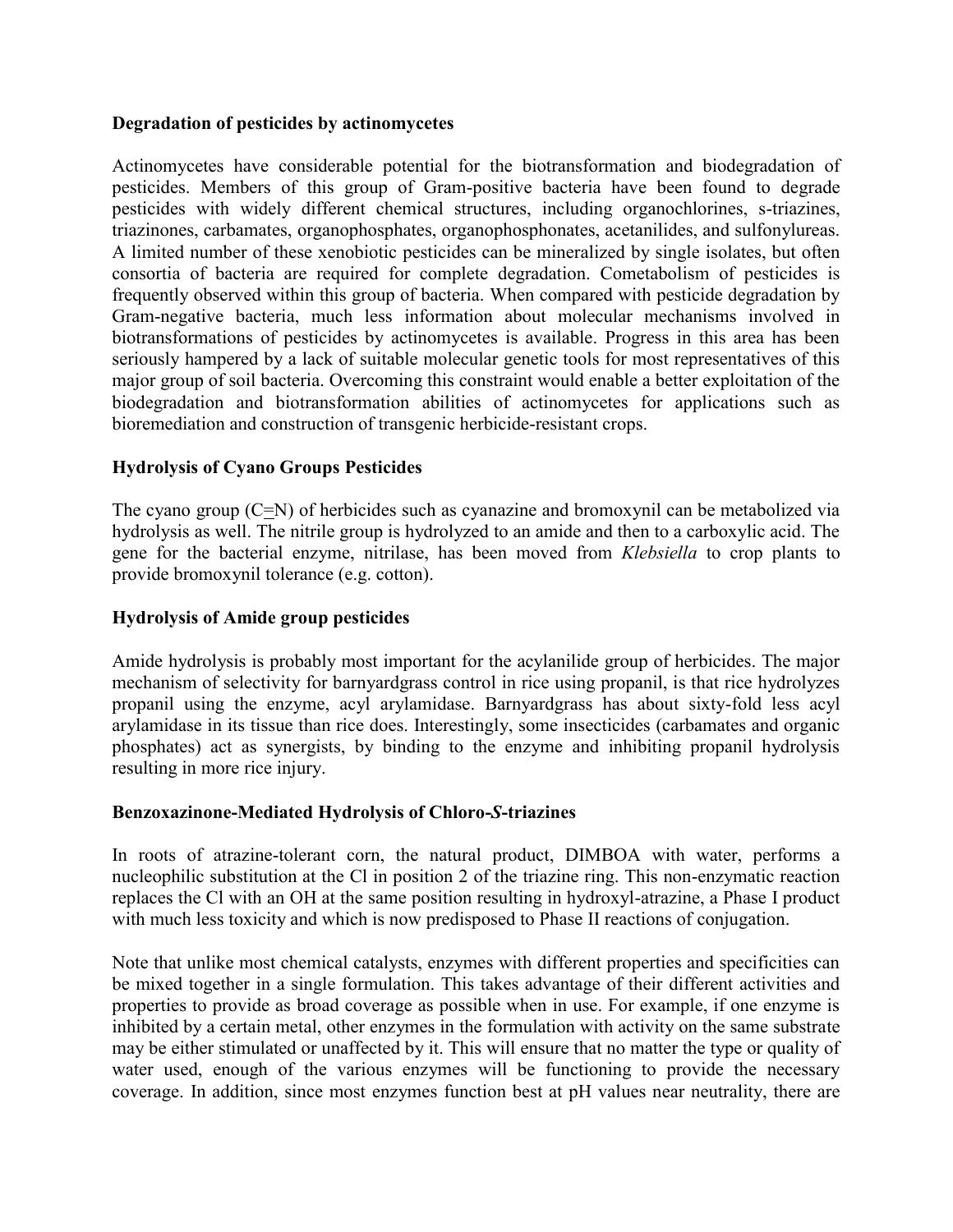few, if any, compatibility or corrosion concerns as long as the material being decontaminated can tolerate water.

**Chemical degradation** is the breakdown of pesticides by processes that do not involve living organisms. Temperature, moisture, pH, and adsorption, in addition to the chemical and physical properties of the pesticide, determine which chemical reactions take place and how quickly they occur. Because of lack of light, heat, and oxygen in the water-saturated layers of the soil profile below the surface, chemical breakdown is generally much slower than at the surface. Seasonal changes influences groundwater temperatures from 5-10 feet below the ground surface, varying from 39 degrees F to 41 degrees F during the coldest part of the winter to 59 degrees F to 61 degrees F during the hottest part of the summer. Groundwater below 10 to 15 feet maintains a constant temperature of 50 degrees F to 53 degrees F. These low temperatures greatly reduce tile rate of chemical breakdown. One of the most common pesticide degradation reactions is hydrolysis a breakdown process where the pesticide reacts with water. Depending on the pesticide, this may occur in both acid and alkaline conditions. Many organophosphate and carbamate insecticides are particularly susceptible to hydrolysis under alkaline conditions. Some are actually broken clown within a matter of hours when mixed with alkaline water. The rate and type of chemical reactions that occur are influenced by: the binding of pesticides to the soil, soil temperatures, pH levels - many pesticides, especially the organophosphate insecticides, break down more rapidly in alkaline soils or in spray tank water with a high pH level; and moisture

# **Alkaline Degradation of Pesticides**

Some pesticides are chemically denatured by mixing with alkaline water, or in alkaline soil. As an example, the label of Azatin XL mentions that dilute solutions should be maintained at a pH between 3 and 7, and applied soon after preparation. It states that the diluted solution must not be stored for later use. In order to use this product effectively, you will have to correct the pH of your water before mixing. Azatin is not the only pesticide that degrades rapidly in alkaline water (pH greater than 7). The carbamates and organophosphates are generally more susceptible than chlorinated hydrocarbons or pyrethroids.

The first step in preventing alkaline hydrolysis is to determine the pH of the water used for measuring chemicals. Because of the seasonal variability, it is important to measure the pH several times over the course of the growing season. Samples should be collected in a clean, nonreactive container, such as a glass bottle or jar. The water should be representative of the water used for spraying, so let the water run long enough to flush out the water that was standing in the hose and pipes. The pH should be determined soon after collection, because it can change if it is stored too long.

Buffering agents are available to add to the tank water if the spray chemical is subject to alkaline degradation. Chemical breakdown can take place quickly, before the tank is emptied. If you are using a tank mix, it is important to know that susceptible materials should not be mixed with anything that raises the pH of the solution, such as lime sulfur and liquid ammonia. Also, fixed copper fungicides such as Bordeaux mixture should not be acidified. Copper is more soluble under acid conditions, and so if acidified, more copper will dissolve and could be phytotoxic.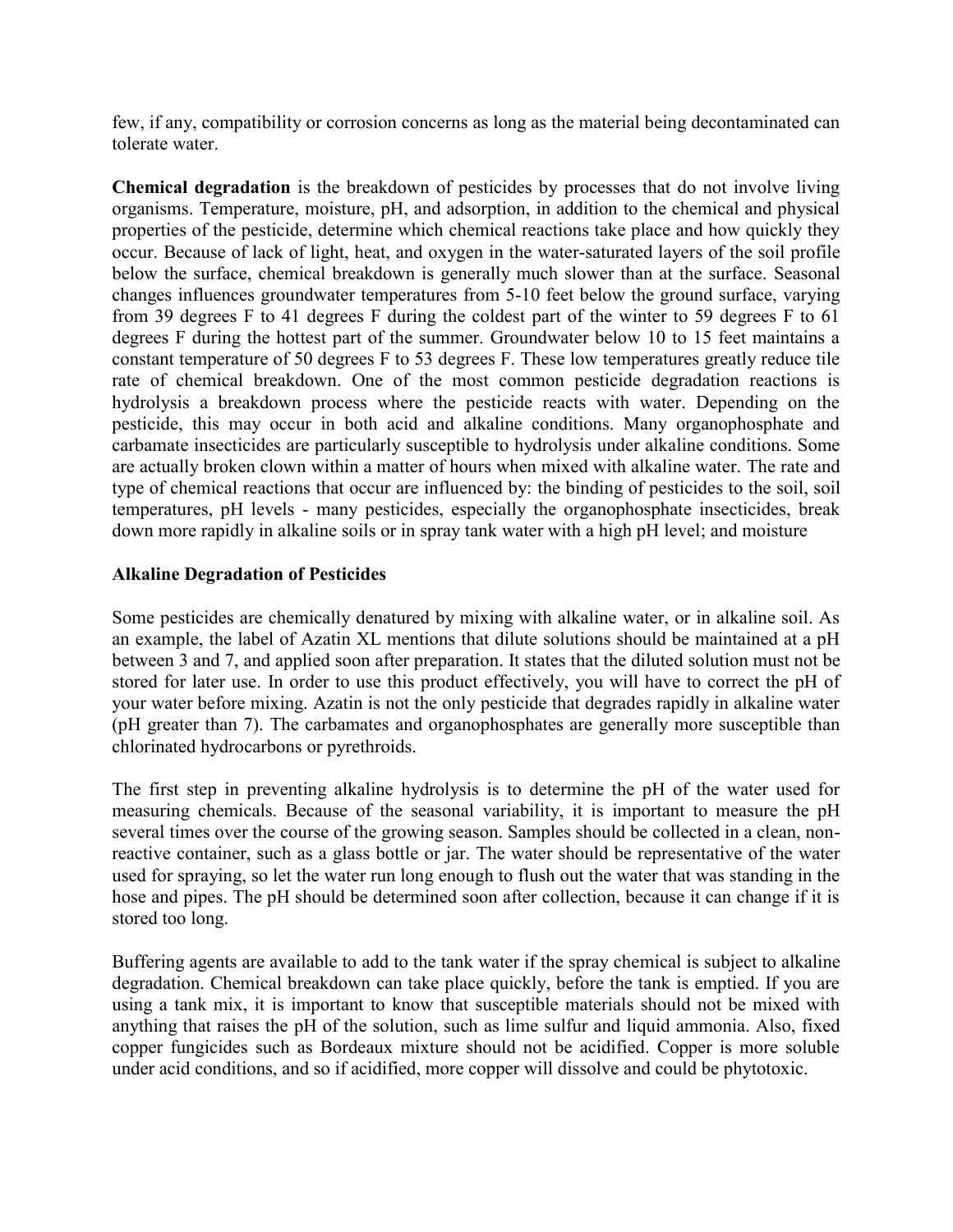**Stability of Pesticides:** Diazinon is most stable in pH 7 water, with a half life of 10 weeks; at pH 5, it is 2 weeks; Chlorpyrifos (Dursban) at pH 8.0 has a half life of 1.5 days; Malathion is stable at pH 5.0-7.0 but rapidly hydrolyzes in more acidic or alkaline conditions; Carbaryl (Sevin) has a half-life of 24 days at pH 7.0, but only 1 day at pH 9; Bendiocarb (Dycarb) can be less effective if alkaline spray water is used; Azadirachtin (Azatin XL) should be maintained at pH 3-7, and applied soon after mixing; Iprodione (Chipco 26019) rapidly hydrolyzes at pH above 8.0; Mancozeb (Dithane) is most stable at pH 5.5-6.0 and Maneb may be sensitive to alkaline hydrolysis.

**Photo-degradation** is the breakdown of pesticides by sunlight. All pesticides are susceptible to photo-degradation to some extent. The rate of breakdown is influenced by the intensity and spectrum of sunlight, length of exposure, and the properties of the pesticide. Pesticides applied to foliage are more exposed to sunlight than pesticides that are incorporated into the soil. Photodegradation can destroy pesticides on foliage, on the soil surface, and even in the air. Pesticides may break down faster inside plastic-covered greenhouses than inside glass greenhouses, since glass filters out much of the ultraviolet light that degrades pesticides. Factors that influence pesticide photo-degradation include the intensity of the sunlight, properties of the application site, the application method, and the properties of the pesticide.

## **Pesticide in food chain**

The transfer of pesticides within a food chain is generally from lower heterotrough to higher heterotrough. The transfer route process is often a cyclic one although straight transfer routes do exists. The movement is often insidious with effect and levels ranging from symptomatic to sublethal concentration which does not preclude lethality. A dosing experiment on wood frogs and leopard frogs with very small concentrations of the popular pesticide malathion, showed that the chemical did not kill the frogs directly instead, they died from the indirect effects of the pesticide on tiny zooplankton and the entire food chain. Thus there is need to further investigate the indirect effects of these chemicals on ecosystems.

Direct toxicological impacts on components of food chain populations are hard to decipher. Most toxicity tests study had been on species in isolation from their ecosystems with the aim to determine lethal effects of pesticides on a single species. Regulatory agencies, such as the U.S. EPA, rely on such studies to assess the risks posed by pesticides. These studies use concentrations higher than those found in the environment. In addition, they use single-exposure scenarios, which are unrealistic because ecosystems are continuously exposed to these chemicals through rain and wind. However, most toxicological studies looked at concentrations that have lethal effects on species, without looking at impacts in the medium of exposure.

### **Regulation to Pesticides Use**

# **International**

In Europe, recent EU legislation has been approved banning the use of highly toxic pesticides including those that are [carcinogenic,](http://en.wikipedia.org/wiki/Carcinogenic) [mutagenic](http://en.wikipedia.org/wiki/Mutagenic) or toxic to reproduction, those that are endocrine-disrupting, and those that are persistent, [bio-accumulative](http://en.wikipedia.org/wiki/Bioaccumulative) and toxic (PBT) or very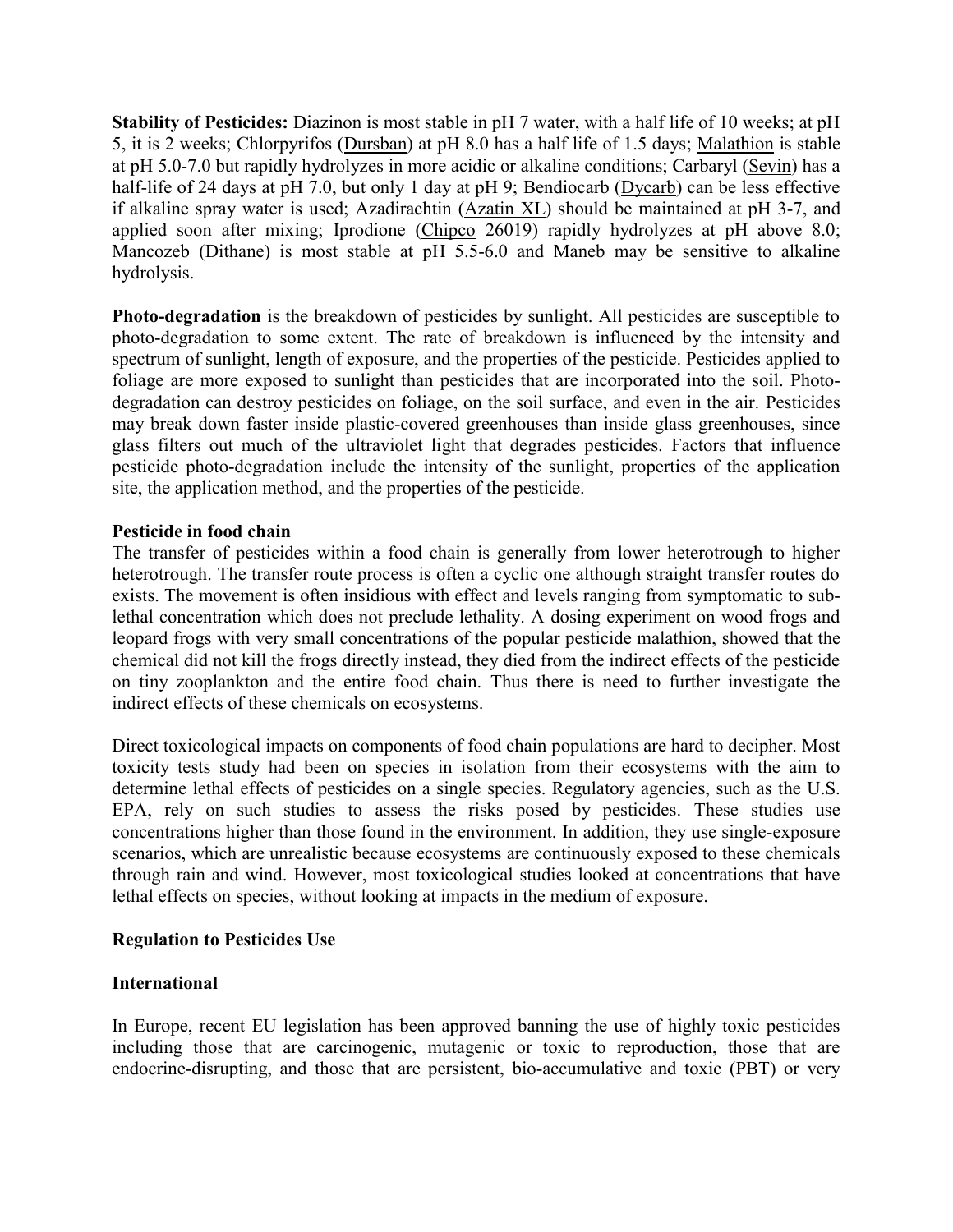persistent and very bio-accumulative. Measures were approved to improve the general safety of pesticides across all EU member states.

Though pesticide regulations differ from country to country, pesticides and products on which they were used are traded across international borders. To deal with inconsistencies in regulations among countries, delegates to a conference of the United Nations [Food and](http://en.wikipedia.org/wiki/Food_and_Agriculture_Organization)  [Agriculture Organization](http://en.wikipedia.org/wiki/Food_and_Agriculture_Organization) adopted an International Code of Conduct on the Distribution and Use of Pesticides in 1985 to create voluntary standards of pesticide regulation for different countries. The Code was updated in 1998 and 2002. The FAO claims that the code has raised awareness about pesticide hazards and decreased the number of countries without restrictions on pesticide use.

Three other efforts to improve regulation of international pesticide trade are the [United Nations](http://en.wikipedia.org/w/index.php?title=United_Nations_London_Guidelines_for_the_Exchange_of_Information_on_Chemicals_in_International_Trade&action=edit&redlink=1)  [London Guidelines for the Exchange of Information on Chemicals in International Trade](http://en.wikipedia.org/w/index.php?title=United_Nations_London_Guidelines_for_the_Exchange_of_Information_on_Chemicals_in_International_Trade&action=edit&redlink=1) and the [United Nations Codex Alimentarius Commission.](http://en.wikipedia.org/wiki/Codex_Alimentarius) The former seeks to implement procedures for ensuring that prior informed consent exists between countries buying and selling pesticides, while the latter seeks to create uniform standards for maximum levels of pesticide residues among participating countries. Both initiatives operate on a voluntary basis.

Pesticide safety education and pesticide applicator regulation are designed to protect the public from [pesticide misuse,](http://en.wikipedia.org/wiki/Pesticide_misuse) but do not eliminate all misuse. Reducing the use of pesticides and choosing less toxic pesticides may reduce risks placed on society and the environment from pesticide use. [Integrated pest management,](http://en.wikipedia.org/wiki/Integrated_pest_management) the use of multiple approaches to control pests, is becoming widespread and has been used with success in countries such as [Indonesia,](http://en.wikipedia.org/wiki/Indonesia) [China,](http://en.wikipedia.org/wiki/China) [Bangladesh,](http://en.wikipedia.org/wiki/Bangladesh) the U.S., [Australia,](http://en.wikipedia.org/wiki/Australia) and [Mexico.](http://en.wikipedia.org/wiki/Mexico) IPM attempts to recognize the more widespread impacts of an action on an [ecosystem,](http://en.wikipedia.org/wiki/Ecosystem) so that natural balances are not upset. New pesticides are being developed, including biological and botanical derivatives and alternatives that are thought to reduce health and environmental risks. In addition, applicators are being encouraged to consider alternative controls and adopt methods that reduce the use of chemical pesticides.

Pesticides can be created that are targeted to a specific pest's life cycle, which can be environmentally friendlier. For example, [potato cyst nematodes](http://en.wikipedia.org/wiki/Potato_cyst_nematode) emerge from their protective cysts in response to a chemical excreted by potatoes; they feed on the potatoes and damage the crop. A similar chemical can be applied to fields early, before the potatoes are planted, causing the [nematodes](http://en.wikipedia.org/wiki/Nematode) to emerge early and starve in the absence of potatoes.

### **[Pesticide regulation in the United States](http://en.wikipedia.org/wiki/Pesticide_regulation_in_the_United_States)**

In most countries, pesticides must be approved for sale and use by a government agency. In the [United States,](http://en.wikipedia.org/wiki/United_States) the [Environmental Protection Agency](http://en.wikipedia.org/wiki/United_States_Environmental_Protection_Agency) (EPA) is responsible for regulating pesticides under the [Federal Insecticide, Fungicide, and Rodenticide Act](http://en.wikipedia.org/wiki/Federal_Insecticide,_Fungicide,_and_Rodenticide_Act) (FIFRA) and the [Food](http://en.wikipedia.org/wiki/Food_Quality_Protection_Act)  [Quality Protection Act](http://en.wikipedia.org/wiki/Food_Quality_Protection_Act) (FQPA). Complex and costly studies must be conducted to indicate whether the material is safe to use and effective against the intended pest. The EPA regulates pesticides to ensure that these products do not pose adverse effects to humans or the environment. Pesticides produced before November 1984 continues to be reassessed in order to meet the current scientific and regulatory standards. All registered pesticides are reviewed every